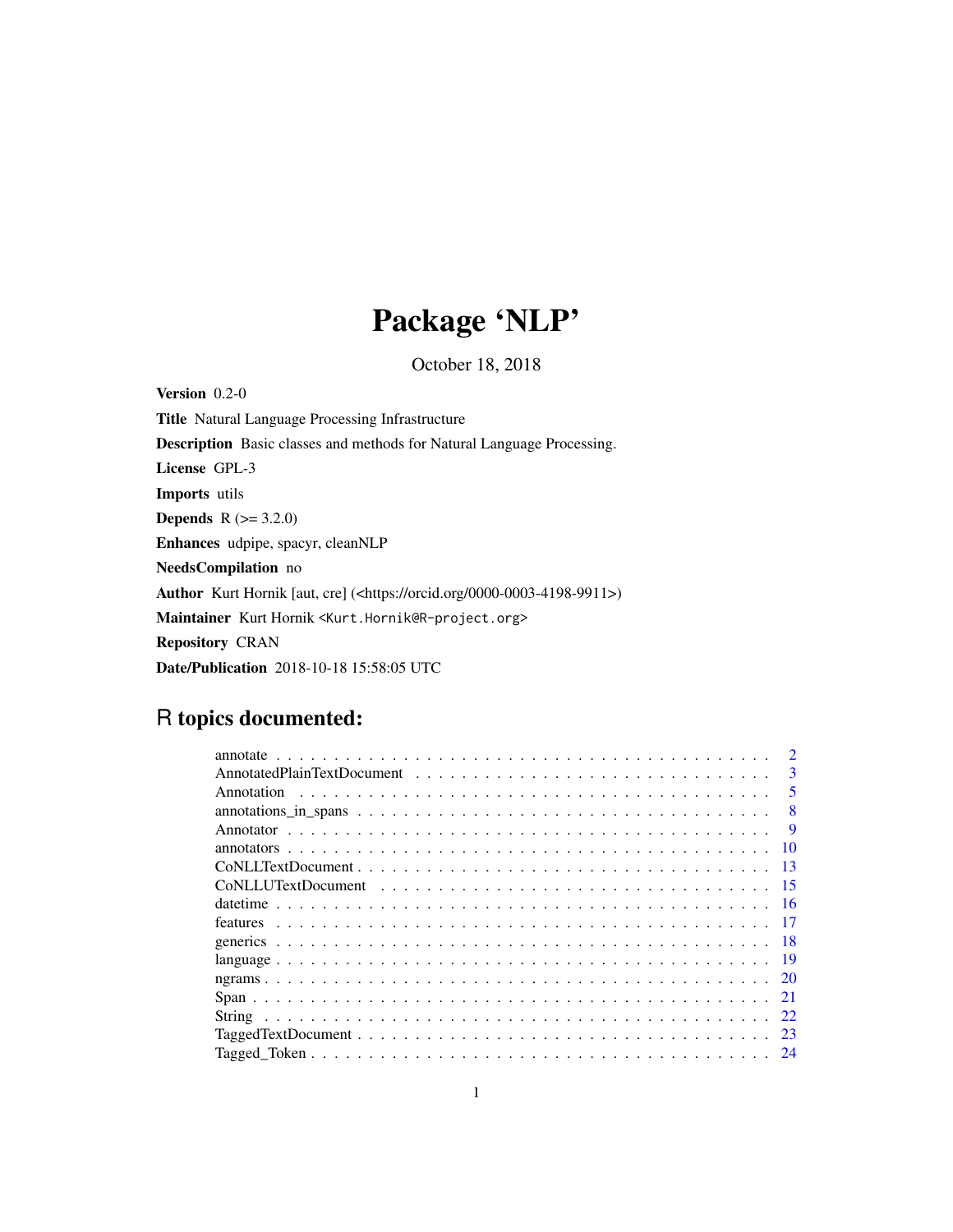#### <span id="page-1-0"></span>2 annotate annotate annotate annotate annotate annotate annotate annotate annotate annotate annotate annotate annotate annotate annotate annotate annotate annotate annotate annotate annotate annotate annotate annotate anno

<span id="page-1-1"></span>

annotate *Annotate text strings*

#### Description

Compute annotations by iteratively calling the given annotators with the given text and current annotations, and merging the newly computed annotations with the current ones.

### Usage

 $annotate(s, f, a = Annotation())$ 

#### Arguments

| -S           | a String object, or something coercible to this using as String (e.g., a char-<br>acter string with appropriate encoding information).                |
|--------------|-------------------------------------------------------------------------------------------------------------------------------------------------------|
| $\mathsf{f}$ | an Annotator or Annotator_Pipeline object, or something coercible to the<br>latter via as Annotator_Pipeline() (such as a list of annotator objects). |
| a            | an Annotation object giving the annotations to start with.                                                                                            |

#### Value

An [Annotation](#page-4-1) object containing the iteratively computed and merged annotations.

```
## A simple text.
s <- String(" First sentence. Second sentence. ")
## ****5****0****5****0****5****0****5**
## A very trivial sentence tokenizer.
sent_tokenizer <-
function(s) {
   s \leftarrow as.String(s)m <- gregexpr("[^[:space:]][^.]*\\.", s)[[1L]]
   Span(m, m + attr(m, "match.length") - 1L)
}
## (Could also use Regexp_Tokenizer() with the above regexp pattern.)
```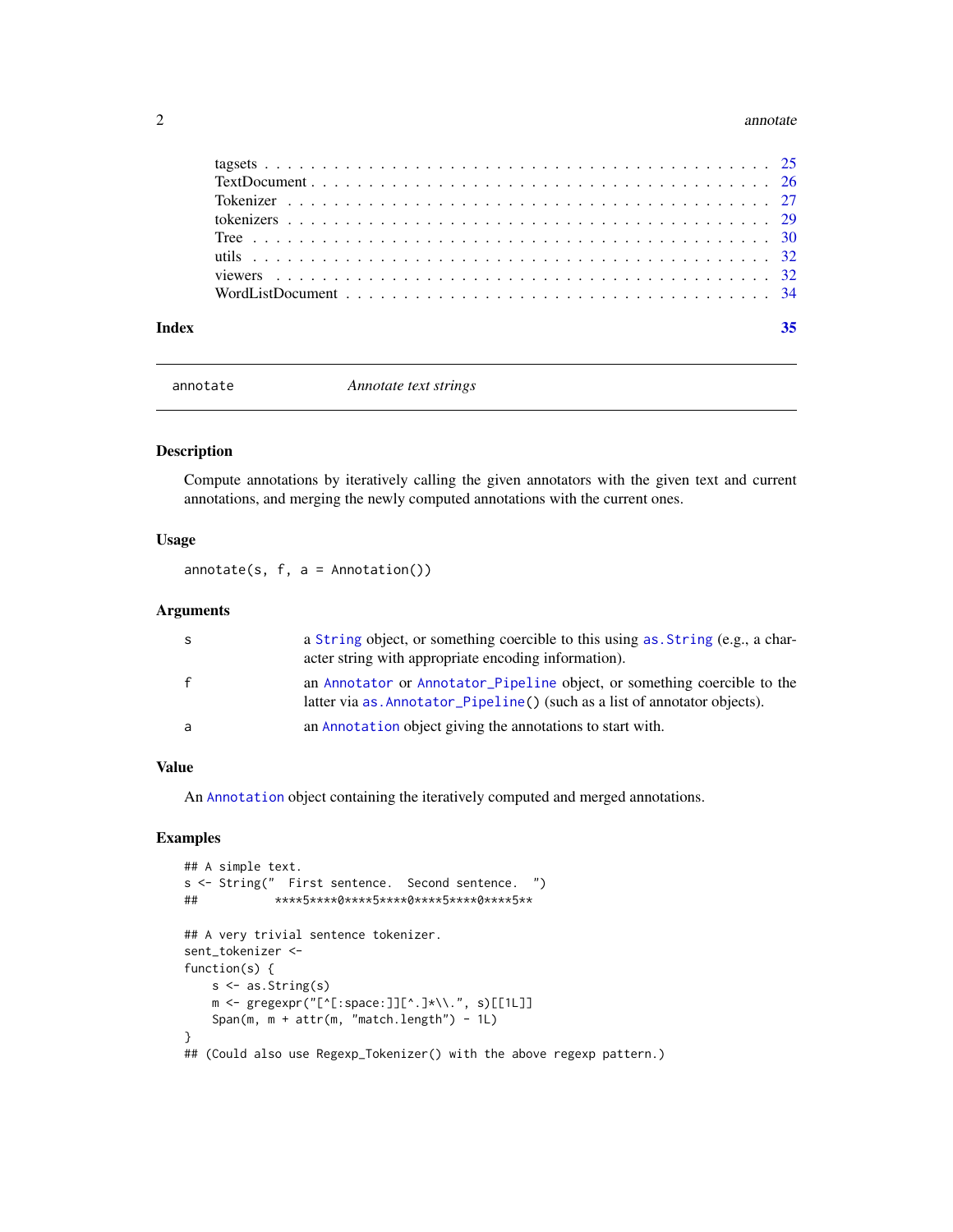```
## A simple sentence token annotator based on the sentence tokenizer.
sent_token_annotator <- Simple_Sent_Token_Annotator(sent_tokenizer)
## Annotate sentence tokens.
a1 <- annotate(s, sent_token_annotator)
a1
## A very trivial word tokenizer.
word_tokenizer <-
function(s) {
    s <- as.String(s)
    ## Remove the last character (should be a period when using
    ## sentences determined with the trivial sentence tokenizer).
    s \leftarrow substring(s, 1L, nchar(s) - 1L)
    ## Split on whitespace separators.
    m <- gregexpr("[^[:space:]]+", s)[[1L]]
    Span(m, m + attr(m, "match.length") - 1L)
}
## A simple word token annotator based on the word tokenizer.
word_token_annotator <- Simple_Word_Token_Annotator(word_tokenizer)
## Annotate word tokens using the already available sentence token
## annotations.
a2 <- annotate(s, word_token_annotator, a1)
a2
## Can also perform sentence and word token annotations in a pipeline:
p <- Annotator_Pipeline(sent_token_annotator, word_token_annotator)
annotate(s, p)
```

```
AnnotatedPlainTextDocument
```
*Annotated Plain Text Documents*

#### Description

Create annotated plain text documents from plain text and collections of annotations for this text.

#### Usage

```
AnnotatedPlainTextDocument(s, a, meta = list())
annotation(x)
```
#### Arguments

|              | a String object, or something coercible to this using as String () (e.g., a char- |
|--------------|-----------------------------------------------------------------------------------|
|              | acter string with appropriate encoding information).                              |
| a            | an Annotation object with annotations for x.                                      |
| meta         | a named or empty list of document metadata tag-value pairs.                       |
| $\mathsf{X}$ | an object inheriting from class "AnnotatedPlainTextDocument".                     |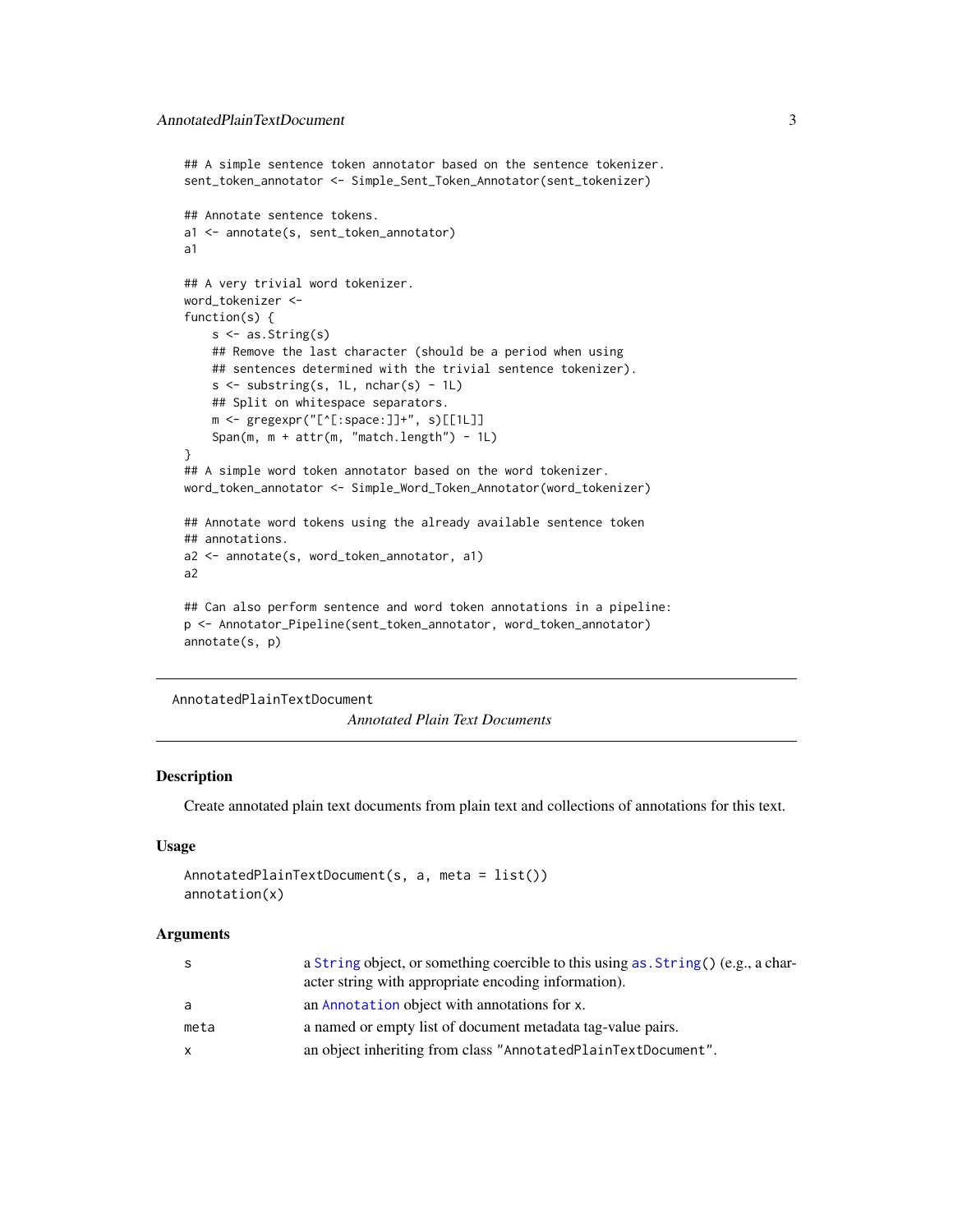#### <span id="page-3-0"></span>Details

Annotated plain text documents combine plain text with annotations for the text.

A typical workflow is to use [annotate\(](#page-1-1)) with suitable annotator pipelines to obtain the annotations, and then use AnnotatedPlainTextDocument() to combine these with the text being annotated. This yields an object inheriting from "AnnotatedPlainTextDocument" and ["TextDocument"](#page-25-1), from which the text and annotations can be obtained using, respectively, [as.character\(](#page-0-0)) and annotation().

There are methods for class "AnnotatedPlainTextDocument" and generics [words\(](#page-31-1)), [sents\(](#page-31-1)), [paras\(](#page-31-1)), [tagged\\_words\(](#page-31-1)), [tagged\\_sents\(](#page-31-1)), [tagged\\_paras\(](#page-31-1)), [chunked\\_sents\(](#page-31-1)), [parsed\\_sents\(](#page-31-1)) and [parsed\\_paras\(](#page-31-1)) providing structured views of the text in such documents. These all require the necessary annotations to be available in the annotation object used.

The methods for generics [tagged\\_words\(](#page-31-1)), [tagged\\_sents\(](#page-31-1)) and [tagged\\_paras\(](#page-31-1)) provide a mechanism for mapping POS tags via the map argument, see section **Details** in the help page for [tagged\\_words\(](#page-31-1)) for more information. The POS tagset used will be inferred from the POS\_tagset metadata element of the annotation object used.

#### Value

For AnnotatedPlainTextDocument(), an annotated plain text document object inheriting from "AnnotatedPlainTextTextDocument" and ["TextDocument"](#page-25-1).

For annotation(), an [Annotation](#page-4-1) object.

#### See Also

[TextDocument](#page-25-1) for basic information on the text document infrastructure employed by package NLP.

```
## Use a pre-built annotated plain text document obtained by employing an
## annotator pipeline from package 'StanfordCoreNLP', available from the
## repository at <https://datacube.wu.ac.at>, using the following code:
## require("StanfordCoreNLP")
## s <- paste("Stanford University is located in California.",
## "It is a great university.")
## p <- StanfordCoreNLP_Pipeline(c("pos", "lemma", "parse"))
## doc <- AnnotatedPlainTextDocument(s, p(s))
doc <- readRDS(system.file("texts", "stanford.rds", package = "NLP"))
doc
## Extract available annotation:
a <- annotation(doc)
a
## Structured views:
sents(doc)
tagged_sents(doc)
```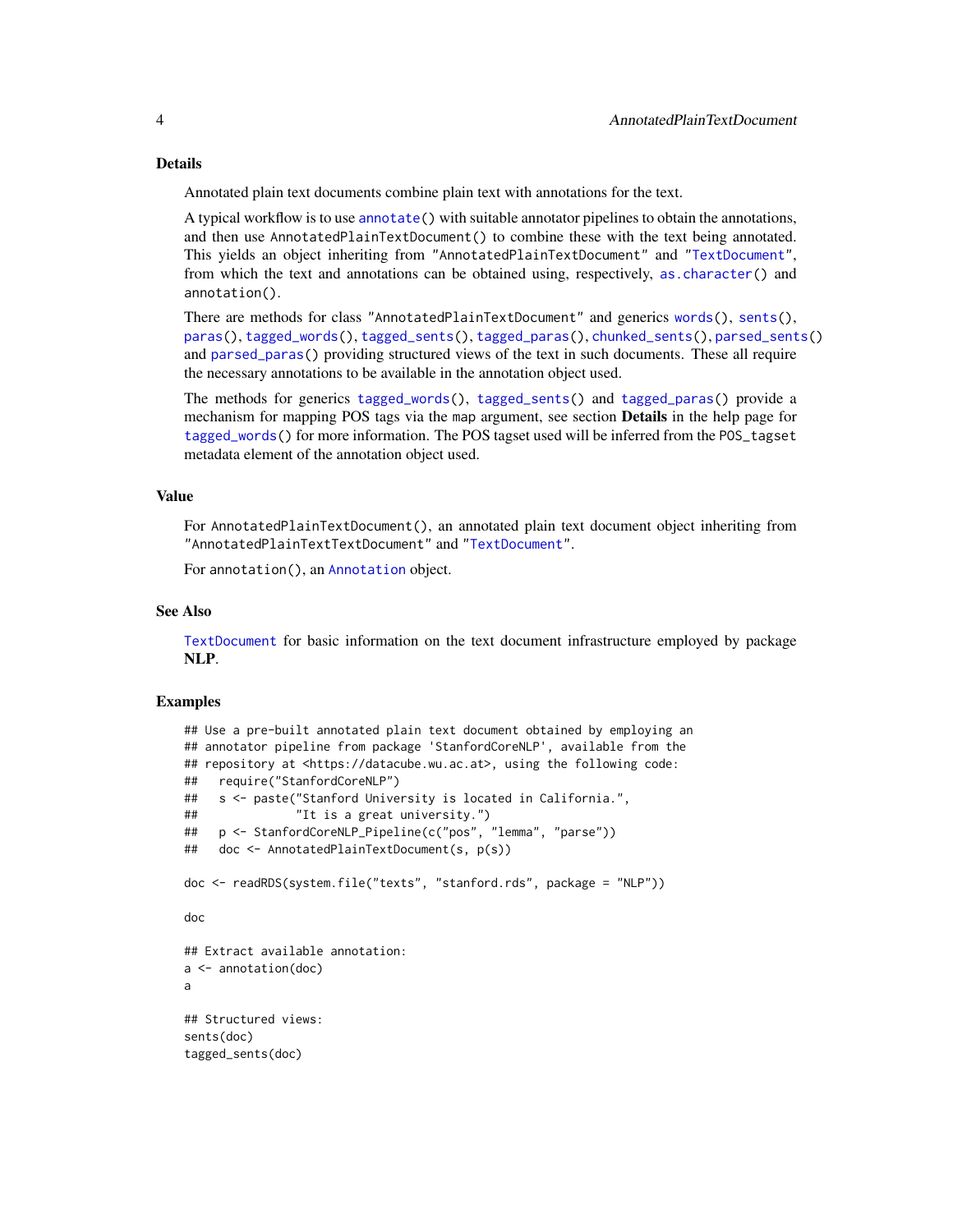#### <span id="page-4-0"></span>Annotation 5

```
tagged_sents(doc, map = Universal_POS_tags_map)
parsed_sents(doc)
## Add (trivial) paragraph annotation:
s <- as.character(doc)
a <- annotate(s, Simple_Para_Token_Annotator(blankline_tokenizer), a)
doc <- AnnotatedPlainTextDocument(s, a)
## Structured view:
paras(doc)
```
<span id="page-4-1"></span>

Annotation *Annotation objects*

### <span id="page-4-2"></span>Description

Creation and manipulation of annotation objects.

### Usage

```
Annotation(id = NULL, type = NULL, start, end, features = NULL,
           meta = list()as.Annotation(x, ...)
## S3 method for class 'Span'
as.Annotation(x, id = NULL, type = NULL, \ldots)
is.Annotation(x)
```
#### Arguments

| id         | an integer vector giving the annotation ids, or NULL (default) resulting in missing<br>ids.              |
|------------|----------------------------------------------------------------------------------------------------------|
| type       | a character vector giving the annotation types, or NULL (default) resulting in<br>missing types.         |
| start, end | integer vectors giving the start and end positions of the character spans the an-<br>notations refer to. |
| features   | a list of (named or empty) feature lists, or NULL (default), resulting in empty<br>feature lists.        |
| meta       | a named or empty list of annotation metadata tag-value pairs.                                            |
| $\times$   | an R object (an object of class "Span" for the coercion methods for such ob-<br>jects).                  |
| $\cdots$   | further arguments passed to or from other methods.                                                       |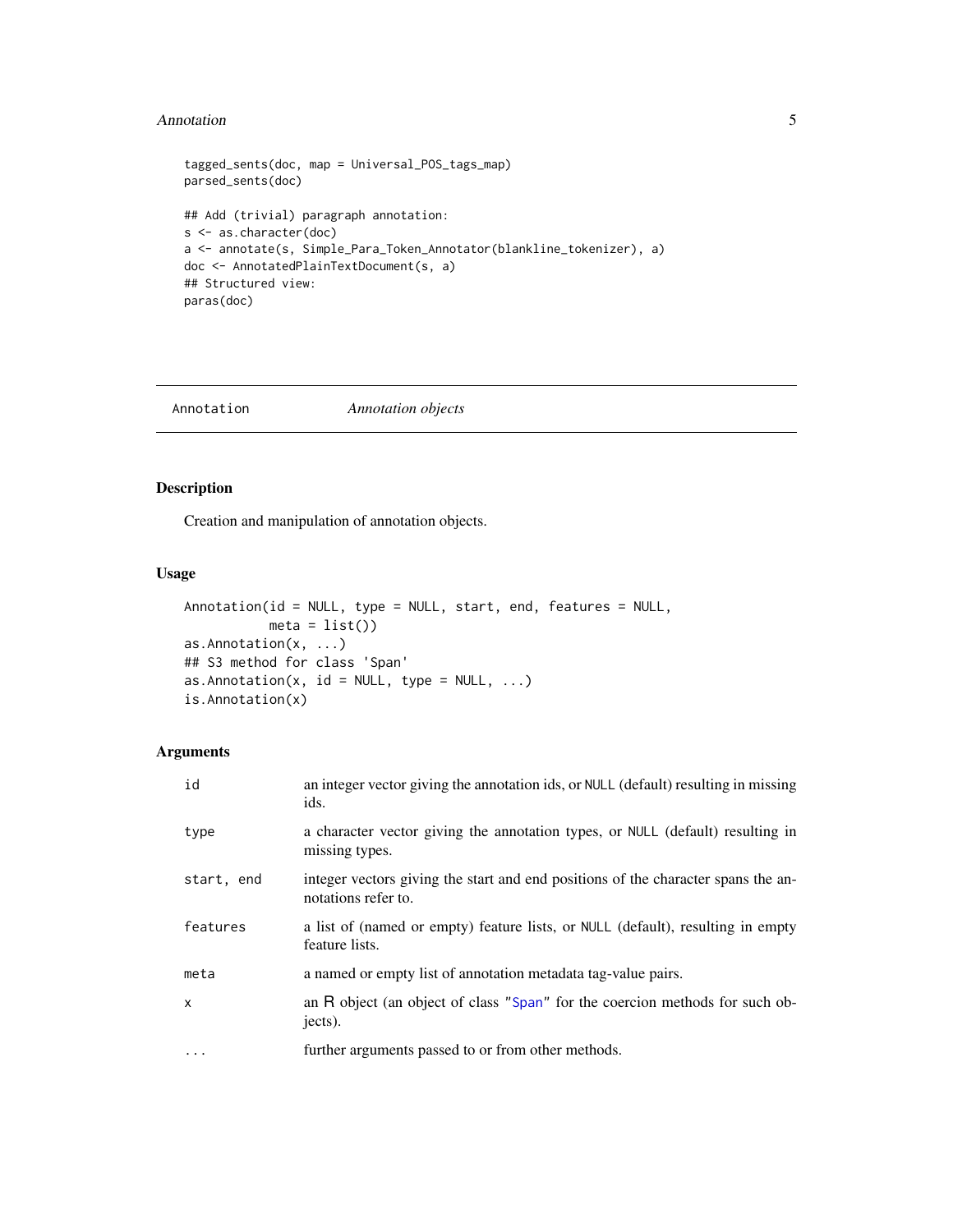#### <span id="page-5-0"></span>Details

A single annotation (of natural language text) is a quintuple with "slots" 'id', 'type', 'start', 'end', and 'features'. These give, respectively, id and type, the character span the annotation refers to, and a collection of annotation features (tag/value pairs).

Annotation objects provide sequences (allowing positional access) of single annotations, together with metadata about these. They have class "Annotation" and, as they contain character spans, also inherit from class ["Span"](#page-20-1). Span objects can be coerced to annotation objects via as. Annotation() which allows to specify ids and types (using the default values sets these to missing), and annotation objects can be coerced to span objects using as. Span().

The features of a single annotation are represented as named or empty lists.

Subscripting annotation objects via [ extracts subsets of annotations; subscripting via \$ extracts the sequence of values of the named slot, i.e., an integer vector for 'id', 'start', and 'end', a character vector for 'type', and a list of named or empty lists for 'features'.

There are several additional methods for class "Annotation": print() and format() (which both have a values argument which if FALSE suppresses indicating the feature map values); c() combines annotations (or objects coercible to these using as.Annotation()); merge() merges annotations by combining the feature lists of annotations with otherwise identical slots; subset() allows subsetting by expressions involving the slot names; and as. list() and as. data. frame() coerce, respectively, to lists (of single annotation objects) and data frames (with annotations and slots corresponding to rows and columns).

Annotation() creates annotation objects from the given sequences of slot values: those not NULL must all have the same length (the number of annotations in the object).

as.Annotation() coerces to annotation objects, with a method for span objects.

is.Annotation() tests whether an object inherits from class "Annotation".

#### Value

For Annotation() and as.Annotation(), an annotation object (of class "Annotation" also inheriting from class "Span").

For is.Annotation(), a logical.

```
## A simple text.
s <- String(" First sentence. Second sentence. ")
## ****5****0****5****0****5****0****5**
## Basic sentence and word token annotations for the text.
a1s <- Annotation(1 : 2,
                 rep.int("sentence", 2L),
                 c( 3L, 20L),
                 c(17L, 35L))
a1w <- Annotation(3 : 6,
                 rep.int("word", 4L),
                 c( 3L, 9L, 20L, 27L),
                 c( 7L, 16L, 25L, 34L))
```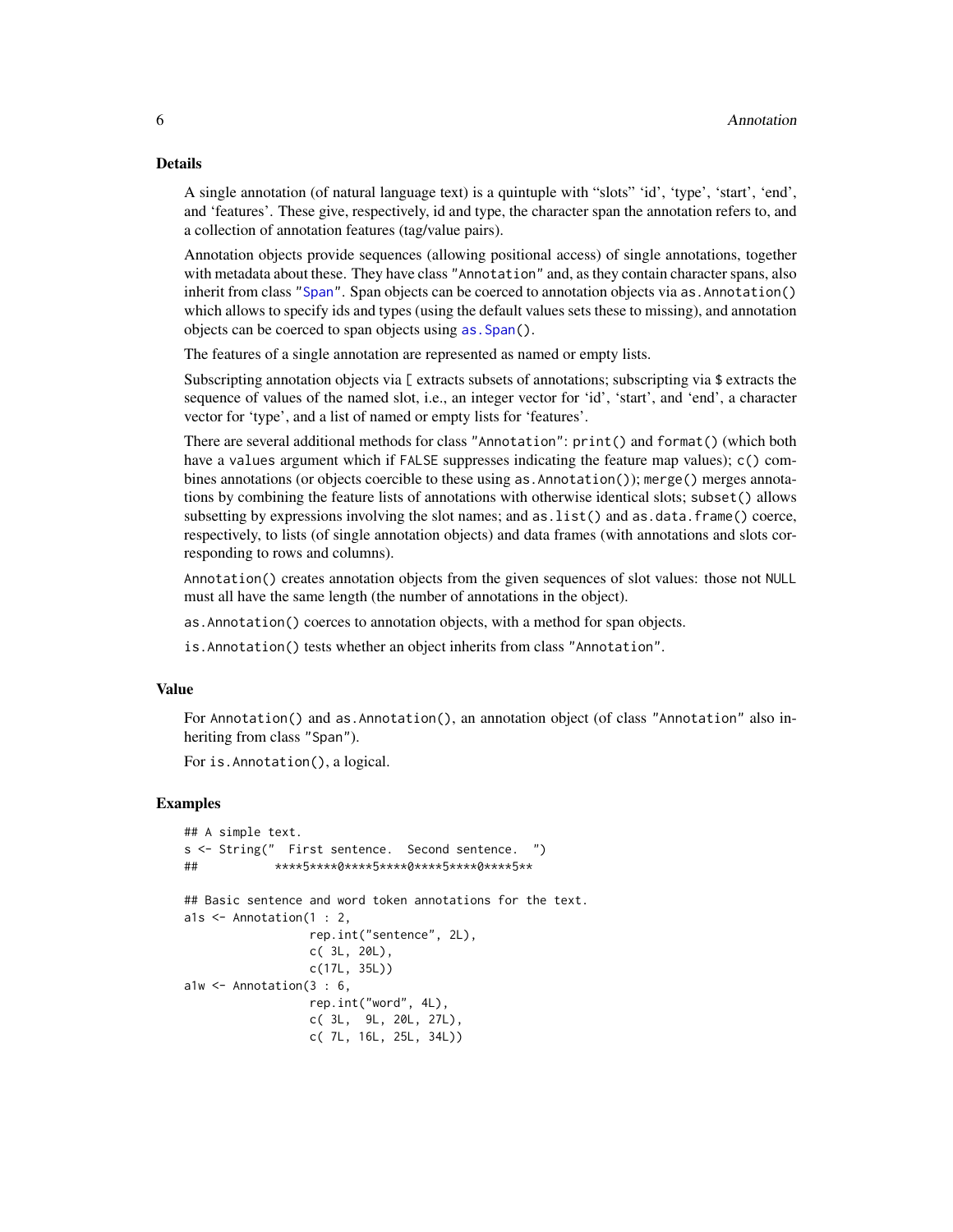#### Annotation 7

```
## Use c() to combine these annotations:
a1 \leftarrow c(a1s, a1w)a1
## Subscripting via '[':
a1[3 : 4]
## Subscripting via '$':
a1$type
## Subsetting according to slot values, directly:
a1[a1$type == "word"]## or using subset():
subset(a1, type == "word")## We can subscript string objects by annotation objects to extract the
## annotated substrings:
s[subset(a1, type == "word")]
## We can also subscript by lists of annotation objects:
s[annotations_in_spans(subset(a1, type == "word"),
                       subset(a1, type == "sentence"))]
## Suppose we want to add the sentence constituents (the ids of the
## words in the respective sentences) to the features of the sentence
## annotations. The basic computation is
lapply(annotations_in_spans(a1[a1$type == "word"],
                            a1[a1$type == "sentence"]),
       function(a) a$id)
## For annotations, we need lists of feature lists:
features <-
    lapply(annotations_in_spans(a1[a1$type == "word"],
                                a1[a1$type == "sentence"]),
           function(e) list(constituents = e$id))
## Could add these directly:
a2 < -a1a2$features[a2$type == "sentence"] <- features
a2
## Note how the print() method summarizes the features.
## We could also write a sentence constituent annotator
## (note that annotators should always have formals 's' and 'a', even
## though for computing the sentence constituents s is not needed):
sent_constituent_annotator <-
Annotator(function(s, a) {
              i \leq which(a$type == "sentence")
              features <-
                  lapply(annotations_in_spans(a[a$type == "word"],
                                               a[i]),
                        function(e) list(constituents = e$id))
              Annotation(a$id[i], a$type[i], a$start[i], a$end[i],
                         features)
         })
sent_constituent_annotator(s, a1)
## Can use merge() to merge the annotations:
a2 <- merge(a1, sent_constituent_annotator(s, a1))
a2
## Equivalently, could have used
```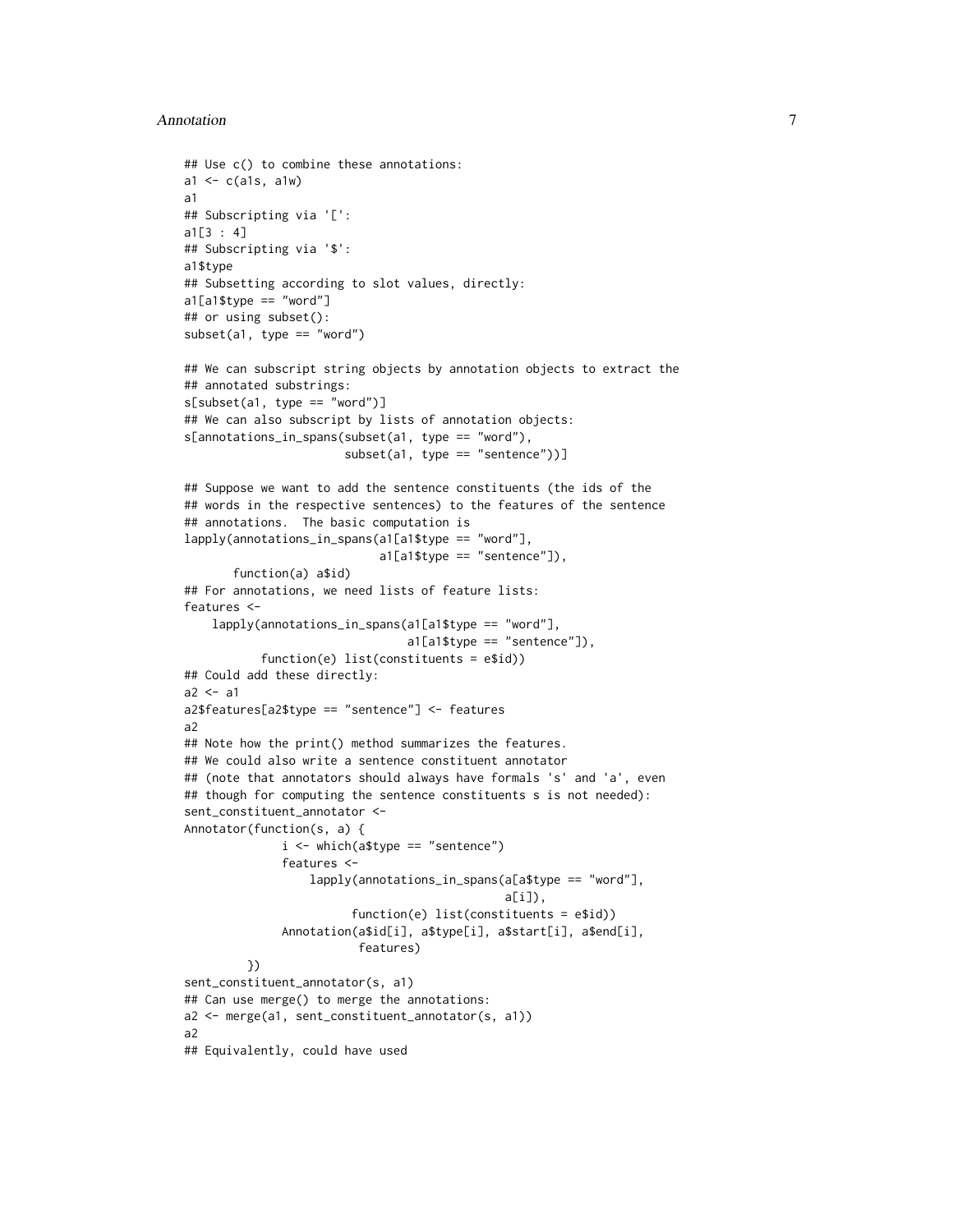```
a2 <- annotate(s, sent_constituent_annotator, a1)
a2
## which merges automatically.
```
annotations\_in\_spans *Annotations contained in character spans*

#### Description

Extract annotations contained in character spans.

#### Usage

```
annotations_in_spans(x, y)
```
#### Arguments

| an Annotation object.                                                         |
|-------------------------------------------------------------------------------|
| a Span object, or something coercible to this (such as an Annotation object). |

#### Value

A list with elements the annotations in x with character spans contained in the respective elements of y.

```
## A simple text.
s <- String(" First sentence. Second sentence. ")
## ****5****0****5****0****5****0****5**
## Basic sentence and word token annotation for the text.
a \leftarrow c(Annotation(1 : 2,
                  rep.int("sentence", 2L),
                 c( 3L, 20L),
                 c(17L, 35L)),
       Annotation(3 : 6,
                  rep.int("word", 4L),
                  c( 3L, 9L, 20L, 27L),
                 c( 7L, 16L, 25L, 34L)))
```

```
## Annotation for word tokens according to sentence:
annotations_in_spans(a[a$type == "word"], a[a$type == "sentence"])
```
<span id="page-7-0"></span>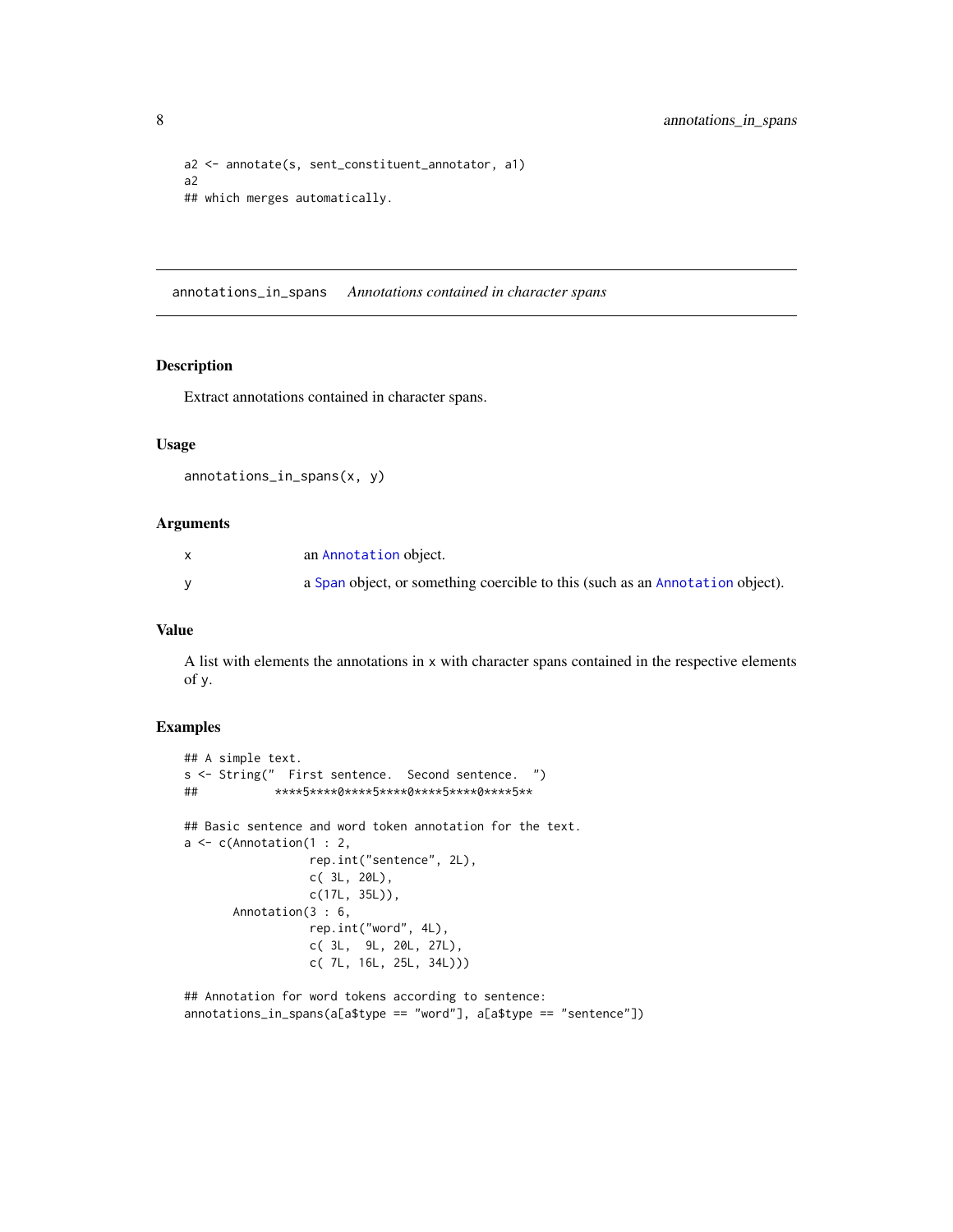<span id="page-8-1"></span><span id="page-8-0"></span>

#### <span id="page-8-2"></span>Description

Create annotator (pipeline) objects.

#### Usage

```
Annotator(f, meta = list(), classes = NULL)
Annotator_Pipeline(..., meta = list())
as.Annotator_Pipeline(x)
```
#### Arguments

| an annotator function, which must have formals s and a giving, respectively, the<br>string with the natural language text to annotate and an annotation object to start<br>from, and return an annotation object with the computed annotations. |
|-------------------------------------------------------------------------------------------------------------------------------------------------------------------------------------------------------------------------------------------------|
| an empty or named list of annotator (pipeline) metadata tag-value pairs.                                                                                                                                                                        |
| a character vector or NULL (default) giving classes to be used for the created<br>annotator object in addition to "Annotator".                                                                                                                  |
| annotator objects.                                                                                                                                                                                                                              |
| an R object.                                                                                                                                                                                                                                    |
|                                                                                                                                                                                                                                                 |

#### Details

Annotator() checks that the given annotator function has the appropriate formals, and returns an annotator object which inherits from the given classes and "Annotator". There are print() and format() methods for such objects, which use the description element of the metadata if available.

Annotator\_Pipeline() creates an annotator pipeline object from the given annotator objects. Such pipeline objects can be used by [annotate\(](#page-1-1)) for successively computing and merging annotations, and can also be obtained by coercion with as.Annotator\_Pipeline(), which currently handles annotator objects and lists of such (and of course, annotator pipeline objects).

#### Value

For Annotator(), an annotator object inheriting from the given classes and class "Annotator".

For Annotator\_Pipeline() and as.Annotator\_Pipeline(), an annotator pipeline object inheriting from class "Annotator\_Pipeline".

#### See Also

[Simple annotator generators](#page-9-1) for creating "simple" annotator objects based on function performing simple basic NLP tasks.

Package Stanford CoreNLP available from the repository at <https://datacube.wu.ac.at> which provides generators for annotator pipelines based on the Stanford CoreNLP tools.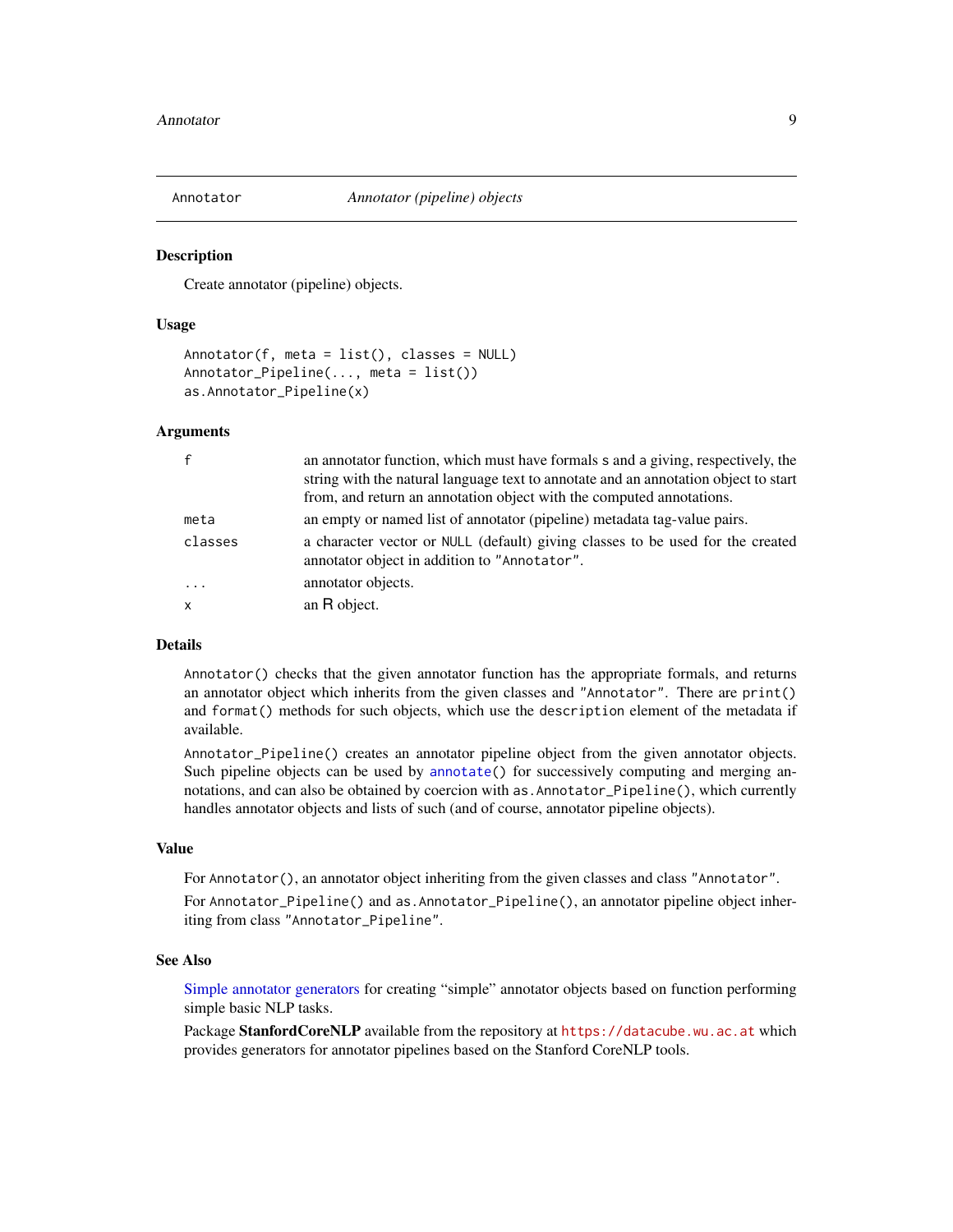#### Examples

```
## Use blankline_tokenizer() for a simple paragraph token annotator:
para_token_annotator <-
Annotator(function(s, a = Annotation()) {
             spans <- blankline_tokenizer(s)
              n <- length(spans)
              ## Need n consecutive ids, starting with the next "free"
              ## one:
              from <- next_id(a$id)
             Annotation(seq(from = from, length.out = n),
                         rep.int("paragraph", n),
                         spans$start,
                         spans$end)
          },
         list(description =
              "A paragraph token annotator based on blankline_tokenizer()."))
para_token_annotator
## Alternatively, use Simple_Para_Token_Annotator().
## A simple text with two paragraphs:
s <- String(paste(" First sentence. Second sentence. ",
                    Second paragraph. ",
                  sep = "n\nu")a <- annotate(s, para_token_annotator)
## Annotations for paragraph tokens.
a
## Extract paragraph tokens.
s[a]
```
annotators *Simple annotator generators*

#### <span id="page-9-1"></span>**Description**

Create annotator objects for composite basic NLP tasks based on functions performing simple basic tasks.

#### Usage

```
Simple_Para_Token_Annotator(f, meta = list(), classes = NULL)
Simple_Sent_Token_Annotator(f, meta = list(), classes = NULL)
Simple_Word_Token_Annotator(f, meta = list(), classes = NULL)
Simple_POS_Tag_Annotator(f, meta = list(), classes = NULL)
Simple_Entity_Annotator(f, meta = list(), classes = NULL)
Simple_Chunk_Annotator(f, meta = list(), classes = NULL)
Simple_Stem_Annotator(f, meta = list(), classes = NULL)
```
<span id="page-9-0"></span>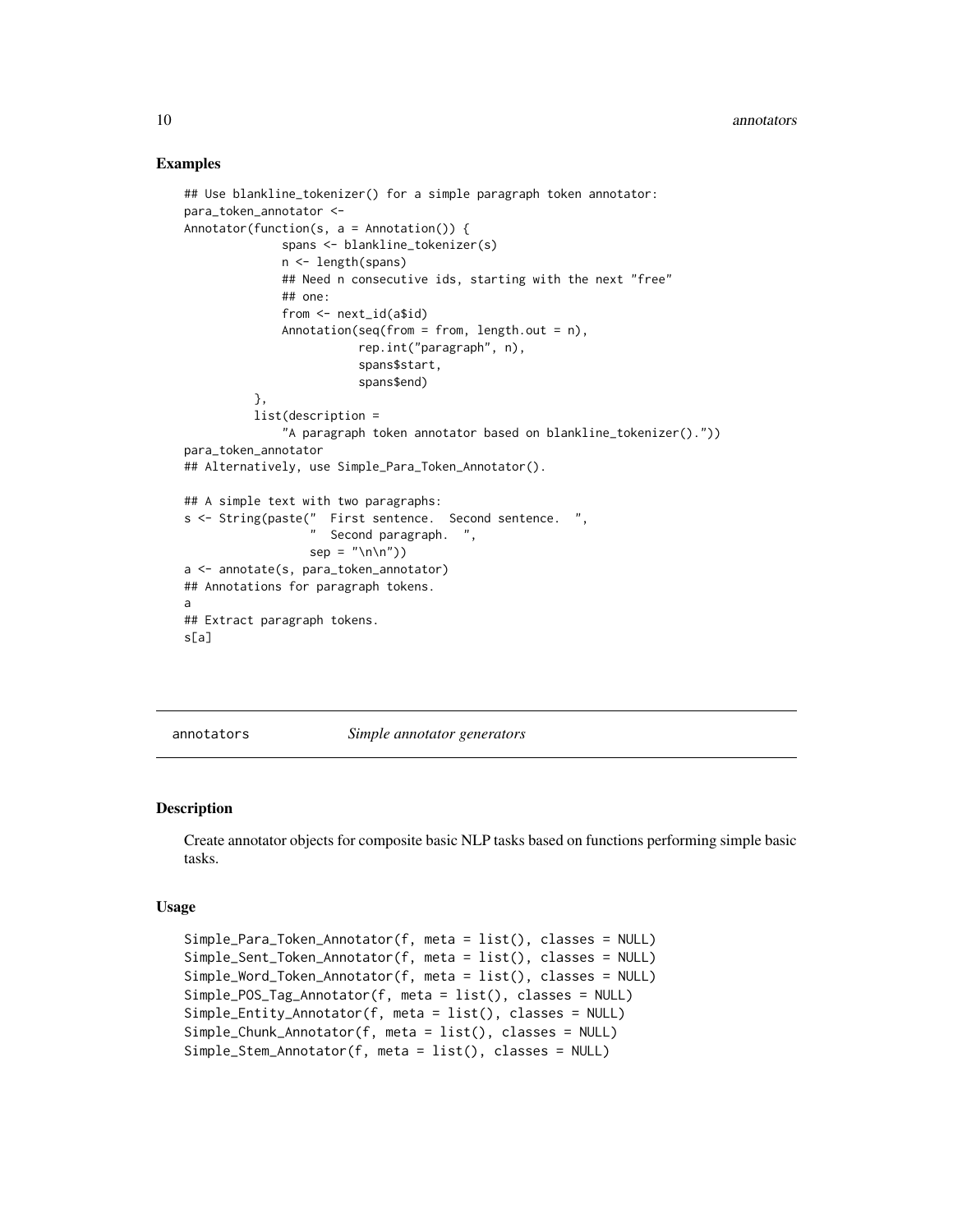#### annotators and the contract of the contract of the contract of the contract of the contract of the contract of the contract of the contract of the contract of the contract of the contract of the contract of the contract of

#### Arguments

| f       | a function performing a "simple" basic NLP task (see <b>Details</b> ).                                                                                    |
|---------|-----------------------------------------------------------------------------------------------------------------------------------------------------------|
| meta    | an empty or named list of annotator (pipeline) metadata tag-value pairs.                                                                                  |
| classes | a character vector or NULL (default) giving classes to be used for the created<br>annotator object in addition to the default ones (see <b>Details</b> ). |

#### **Details**

The purpose of these functions is to facilitate the creation of annotators for basic NLP tasks as described below.

Simple\_Para\_Token\_Annotator() creates "simple" paragraph token annotators. Argument f should be a paragraph tokenizer, which takes a string s with the whole text to be processed, and returns the spans of the paragraphs in s, or an annotation object with these spans and (possibly) additional features. The generated annotator inherits from the default classes "Simple\_Para\_Token\_Annotator" and "Annotator". It uses the results of the simple paragraph tokenizer to create and return annotations with unique ids and type 'paragraph'.

Simple\_Sent\_Token\_Annotator() creates "simple" sentence token annotators. Argument f should be a sentence tokenizer, which takes a string s with the whole text to be processed, and returns the spans of the sentences in s, or an annotation object with these spans and (possibly) additional features. The generated annotator inherits from the default classes "Simple\_Sent\_Token\_Annotator" and "Annotator". It uses the results of the simple sentence tokenizer to create and return annotations with unique ids and type 'sentence', possibly combined with sentence constituent features for already available paragraph annotations.

Simple\_Word\_Token\_Annotator() creates "simple" word token annotators. Argument f should be a simple word tokenizer, which takes a string s giving a sentence to be processed, and returns the spans of the word tokens in s, or an annotation object with these spans and (possibly) additional features. The generated annotator inherits from the default classes "Simple\_Word\_Token\_Annotator" and "Annotator". It uses already available sentence token annotations to extract the sentences and obtains the results of the word tokenizer for these. It then adds the sentence character offsets and unique word token ids, and word token constituents features for the sentences, and returns the word token annotations combined with the augmented sentence token annotations.

Simple\_POS\_Tag\_Annotator() creates "simple" POS tag annotators. Argument f should be a simple POS tagger, which takes a character vector giving the word tokens in a sentence, and returns either a character vector with the tags, or a list of feature maps with the tags as 'POS' feature and possibly other features. The generated annotator inherits from the default classes "Simple\_POS\_Tag\_Annotator" and "Annotator". It uses already available sentence and word token annotations to extract the word tokens for each sentence and obtains the results of the simple POS tagger for these, and returns annotations for the word tokens with the features obtained from the POS tagger.

Simple\_Entity\_Annotator() creates "simple" entity annotators. Argument f should be a simple entity detector ("named entity recognizer") which takes a character vector giving the word tokens in a sentence, and return an annotation object with the *word* token spans, a 'kind' feature giving the kind of the entity detected, and possibly other features. The generated annotator inherits from the default classes "Simple\_Entity\_Annotator" and "Annotator". It uses already available sentence and word token annotations to extract the word tokens for each sentence and obtains the results of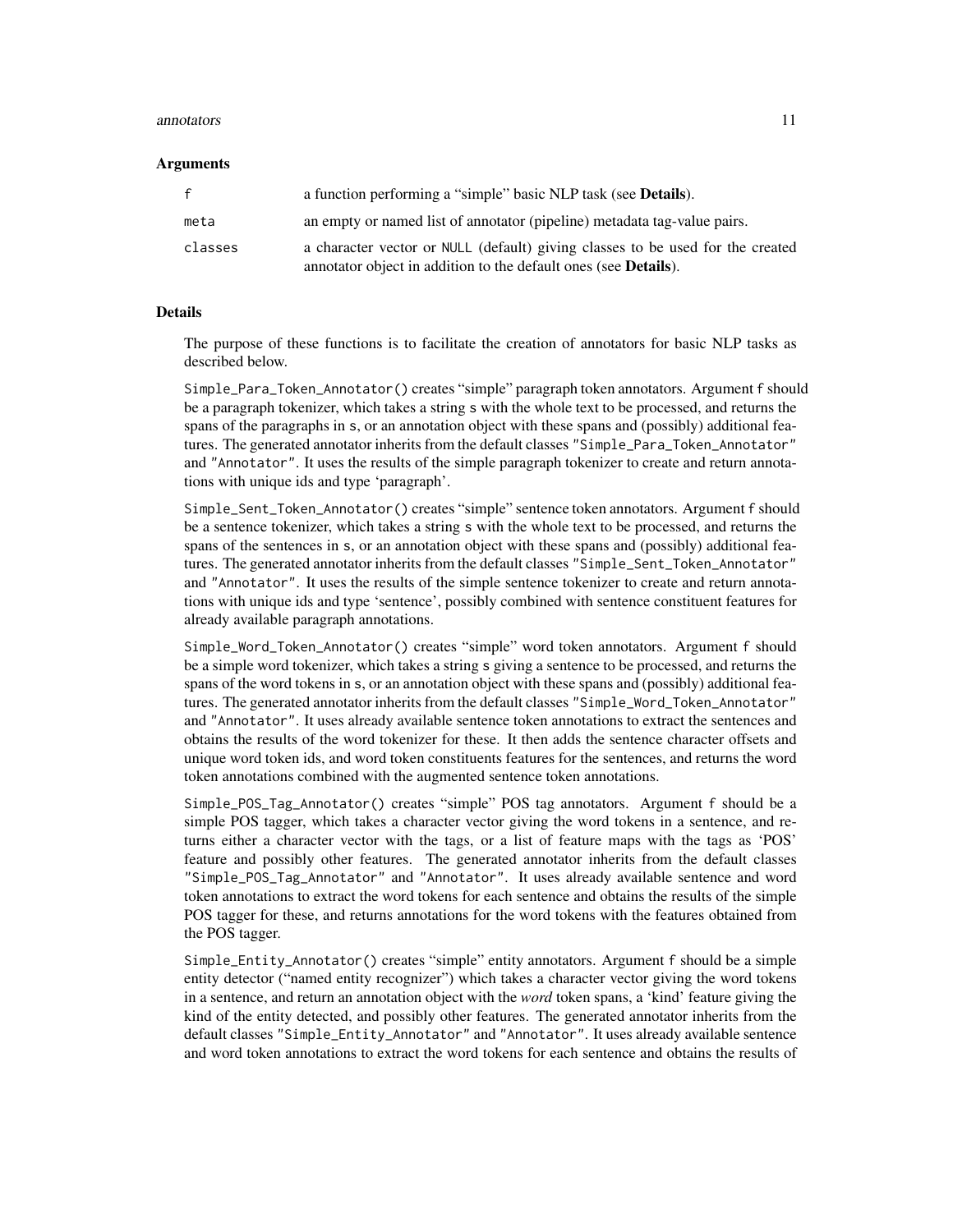the simple entity detector for these, transforms word token spans to character spans and adds unique ids, and returns the combined entity annotations.

Simple\_Chunk\_Annotator() creates "simple" chunk annotators. Argument f should be a simple chunker, which takes as arguments character vectors giving the word tokens and the corresponding POS tags, and returns either a character vector with the chunk tags, or a list of feature lists with the tags as 'chunk\_tag' feature and possibly other features. The generated annotator inherits from the default classes "Simple\_Chunk\_Annotator" and "Annotator". It uses already available annotations to extract the word tokens and POS tags for each sentence and obtains the results of the simple chunker for these, and returns word token annotations with the chunk features (only).

Simple\_Stem\_Annotator() creates "simple" stem annotators. Argument f should be a simple stemmer, which takes as arguments a character vector giving the word tokens, and returns a character vector with the corresponding word stems. The generated annotator inherits from the default classes "Simple\_Stem\_Annotator" and "Annotator". It uses already available annotations to extract the word tokens, and returns word token annotations with the corresponding stem features (only).

In all cases, if the underlying simple processing function returns annotation objects these should not provide their own ids (or use such in the features), as the generated annotators will necessarily provide these (the already available annotations are only available at the annotator level, but not at the simple processing level).

#### Value

An annotator object inheriting from the given classes and the default ones.

#### See Also

Package openNLP which provides annotator generators for sentence and word tokens, POS tags, entities and chunks, using processing functions based on the respective Apache OpenNLP MaxEnt processing resources.

```
## A simple text.
s <- String(" First sentence. Second sentence. ")
## ****5****0****5****0****5****0****5**
## A very trivial sentence tokenizer.
sent_tokenizer <-
function(s) {
   s \leftarrow as.String(s)m \leq - gregexpr("[^[:space:]][^.]*\\.", s)[[1L]]
    Span(m, m + attr(m, 'match.length') - 1L)}
## (Could also use Regexp_Tokenizer() with the above regexp pattern.)
sent tokenizer(s)
## A simple sentence token annotator based on the sentence tokenizer.
sent_token_annotator <- Simple_Sent_Token_Annotator(sent_tokenizer)
sent_token_annotator
a1 <- annotate(s, sent_token_annotator)
a1
```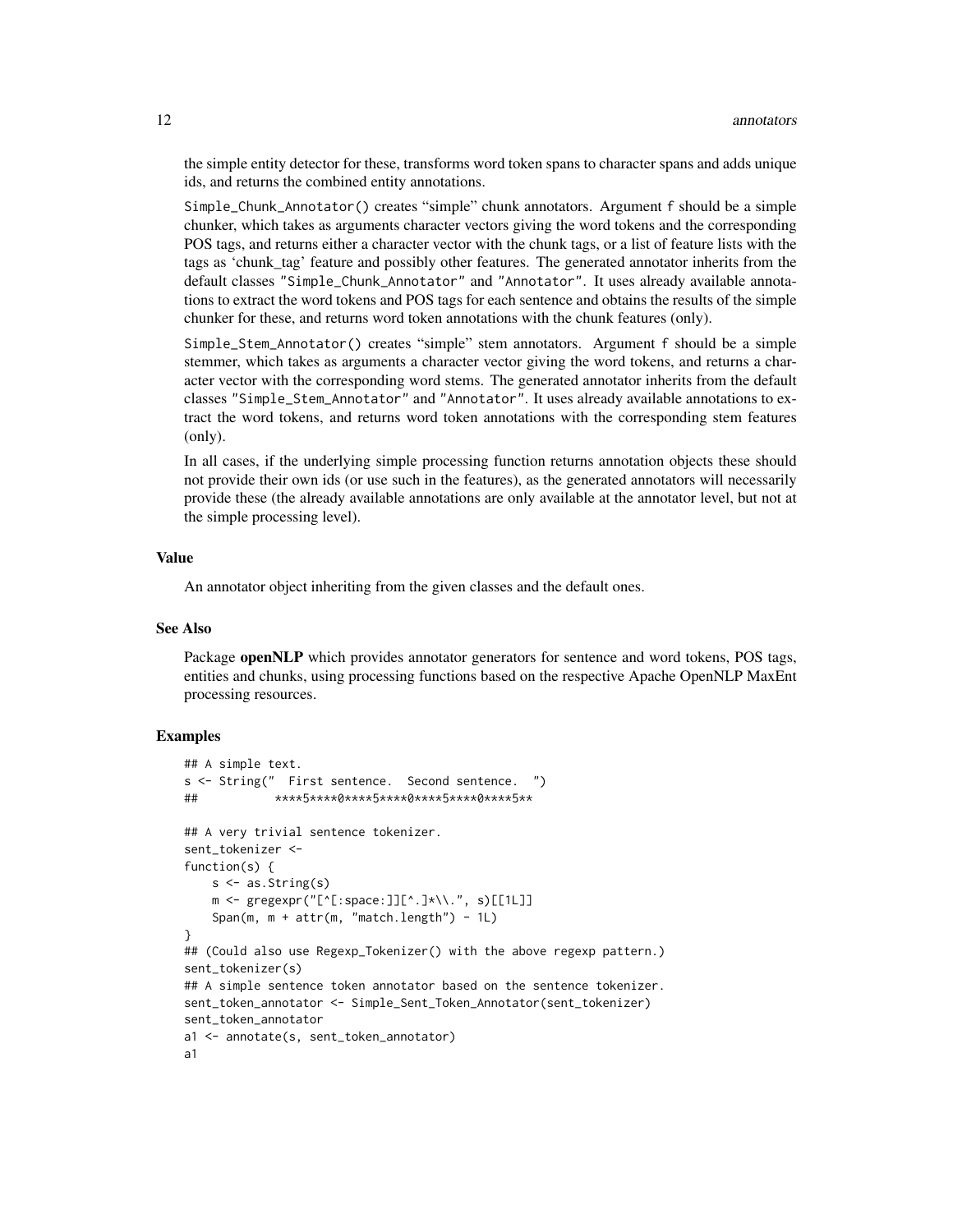```
## Extract the sentence tokens.
s[a1]
## A very trivial word tokenizer.
word_tokenizer <-
function(s) {
   s <- as.String(s)
   ## Remove the last character (should be a period when using
   ## sentences determined with the trivial sentence tokenizer).
   s \leftarrow substring(s, 1L, nchar(s) - 1L)
    ## Split on whitespace separators.
   m <- gregexpr("[^[:space:]]+", s)[[1L]]
    Span(m, m + attr(m, 'match.length') - 1L)}
lapply(s[a1], word_tokenizer)
## A simple word token annotator based on the word tokenizer.
word_token_annotator <- Simple_Word_Token_Annotator(word_tokenizer)
word_token_annotator
a2 <- annotate(s, word_token_annotator, a1)
a2
## Extract the word tokens.
s[subset(a2, type == "word")## A simple word token annotator based on wordpunct_tokenizer():
word_token_annotator <-
    Simple_Word_Token_Annotator(wordpunct_tokenizer,
                                list(description =
                                      "Based on wordpunct_tokenizer()."))
word_token_annotator
a2 <- annotate(s, word_token_annotator, a1)
a2
## Extract the word tokens.
s[subset(a2, type == "word")
```
<span id="page-12-1"></span>CoNLLTextDocument *CoNLL-Style Text Documents*

#### Description

Create text documents from CoNLL-style files.

#### Usage

```
CoNLLTextDocument(con, encoding = "unknown", format = "conll00",
                 meta = list()
```
#### Arguments

| con      | a connection object or a character string. See scan() for details. |
|----------|--------------------------------------------------------------------|
| encoding | encoding to be assumed for input strings. See scan() for details.  |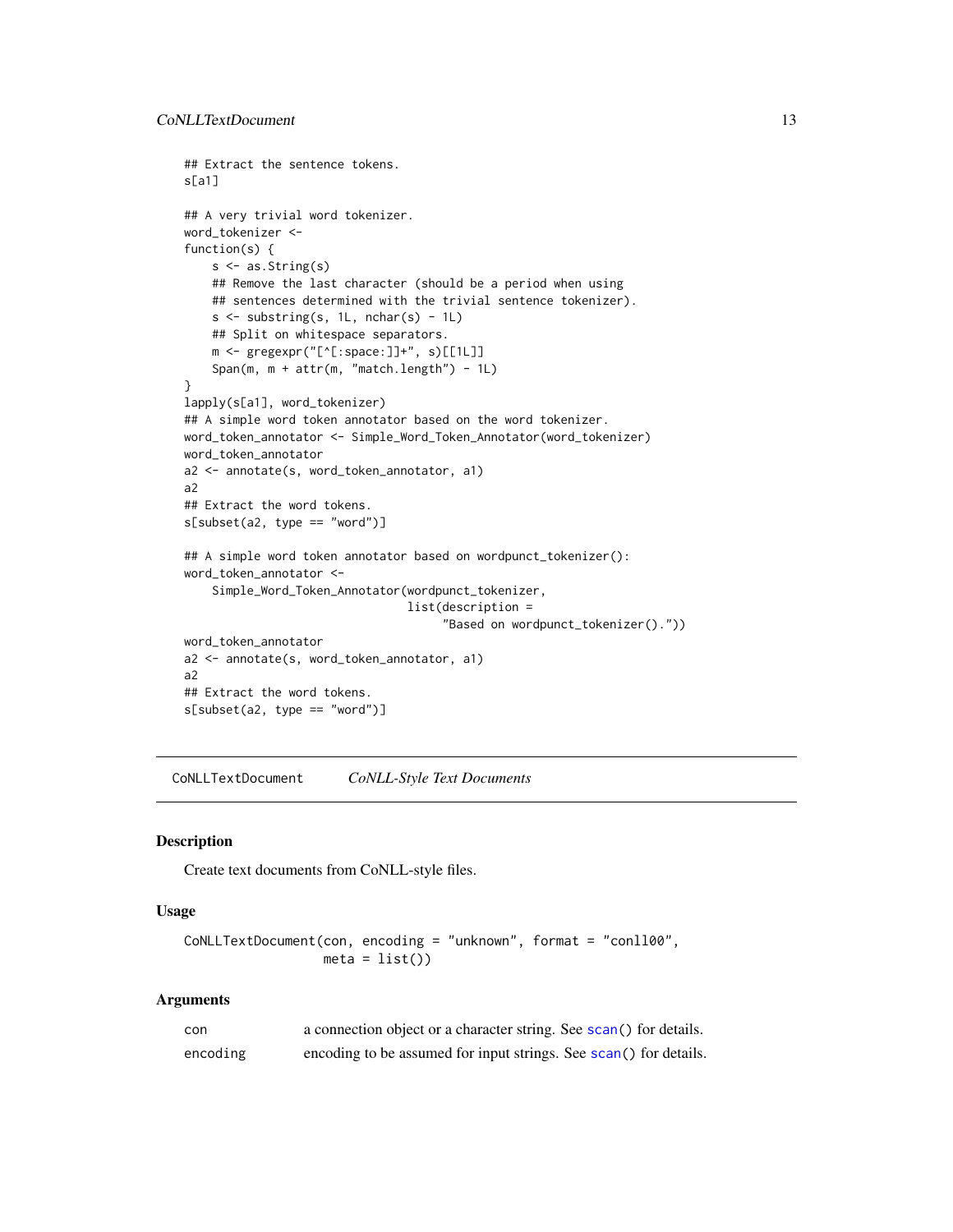<span id="page-13-0"></span>

| format | a character vector specifying the format. See Details.      |
|--------|-------------------------------------------------------------|
| meta   | a named or empty list of document metadata tag-value pairs. |

#### Details

CoNLL-style files use an extended tabular format where empty lines separate sentences, and nonempty lines consist of whitespace separated columns giving the word tokens and annotations for these. Such formats were popularized through their use for the shared tasks of CoNLL (Conference on Natural Language Learning), the yearly meeting of the Special Interest Group on Natural Language Learning of the Association for Computational Linguistics (see [http://www.signll.org/](http://www.signll.org/conll/) [conll/](http://www.signll.org/conll/) for more information about CoNLL).

The precise format can vary according to corpus, and must be specified via argument format, as either a character string giving a pre-defined format, or otherwise a character vector with elements giving the names of the 'fields' (columns), and names used to give the field 'types', with 'WORD', 'POS' and 'CHUNK' to be used for, respectively, word tokens, POS tags, and chunk tags. For example,

 $c(WORD = "WORD", POS = "POS", CHUNK = "CHUNK")$ 

would be a format specification appropriate for the CoNLL-2000 chunking task, as also available as the pre-defined "conll00", which serves as default format for reasons of back-compatibility. Other pre-defined formats are "conll01" (for the CoNLL-2001 clause identification task), "conll02" (for the CoNLL-2002 language-independent named entity recognition task), "conllx" (for the CoNLL-X format used in at least the CoNLL-2006 and CoNLL-2007 multilingual dependency parsing tasks), and "conll09" (for the CoNLL-2009 shared task on syntactic and semantic dependencies in multiple languages).

The lines are read from the given connection and split into fields using [scan\(](#page-0-0)). From this, a suitable representation of the provided information is obtained, and returned as a CoNLL text document object inheriting from classes "CoNLLTextDocument" and ["TextDocument"](#page-25-1).

There are methods for class "CoNLLTextDocument" and generics [words\(](#page-31-1)), [sents\(](#page-31-1)), [tagged\\_words\(](#page-31-1)), [tagged\\_sents\(](#page-31-1)), and [chunked\\_sents\(](#page-31-1)) (as well as [as.character\(](#page-0-0))), which should be used to access the text in such text document objects.

The methods for generics [tagged\\_words\(](#page-31-1)) and [tagged\\_sents\(](#page-31-1)) provide a mechanism for mapping POS tags via the map argument, see section **Details** in the help page for [tagged\\_words\(](#page-31-1)) for more information. The POS tagset used will be inferred from the POS\_tagset metadata element of the CoNLL-style text document.

#### Value

An object inheriting from "CoNLLTextDocument" and ["TextDocument"](#page-25-1).

#### See Also

[TextDocument](#page-25-1) for basic information on the text document infrastructure employed by package NLP.

<https://www.clips.uantwerpen.be/conll2000/chunking/> for the CoNLL-2000 chunking task, and training and test data sets which can be read in using CoNLLTextDocument().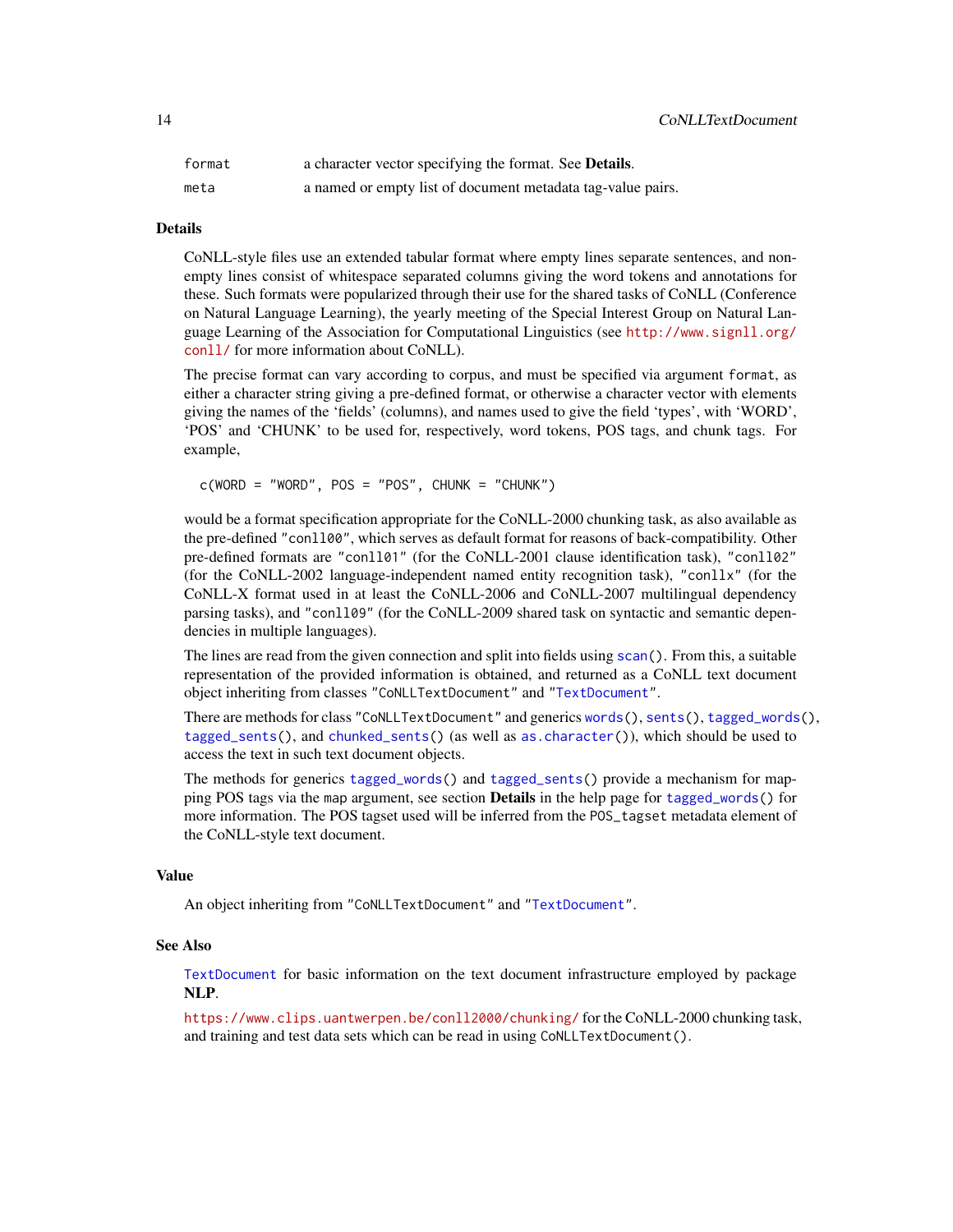<span id="page-14-1"></span><span id="page-14-0"></span>CoNLLUTextDocument *CoNNL-U Text Documents*

#### **Description**

Create text documents from CoNNL-U format files.

#### Usage

CoNLLUTextDocument(con, meta = list())

#### **Arguments**

| con  | a connection object or a character string. See scan() for details. |
|------|--------------------------------------------------------------------|
| meta | a named or empty list of document metadata tag-value pairs.        |

#### Details

The CoNLL-U format (see <http://universaldependencies.org/format.html>) is a CoNLLstyle format for annotated texts popularized and employed by the Universal Dependencies project (see <http://universaldependencies.org/>). For each "word" in the text, this provides exactly the 10 fields ID, FORM (word form or punctuation symbol), LEMMA (lemma or stem of word form), UPOSTAG (universal part-of-speech tag, see [http://universaldependencies.org/u/pos/index.](http://universaldependencies.org/u/pos/index.html) [html](http://universaldependencies.org/u/pos/index.html)), XPOSTAG (language-specific part-of-speech tag, may be unavailable), FEATS (list of morphological features), HEAD, DEPREL, DEPS, and MISC.

The lines with these fields and optional comments are read from the given connection and split into fields using [scan\(](#page-0-0)). This is combined with consecutive sentence ids into a data frame used for representing the annotation information, and together with the given metadata returned as a CoNLL-U text document inheriting from classes "CoNLLUTextDocument" and ["TextDocument"](#page-25-1).

The complete annotation information data frame can be extracted via content(). CoNLL-U v2 requires providing the complete texts of each sentence (or a reconstruction thereof) in '# text =' comment lines. Where consistently provided, these are made avaialable in the text attribute of the content data frame.

In addition, there are methods for generics [as.character\(](#page-0-0)), [words\(](#page-31-1)), [sents\(](#page-31-1)), [tagged\\_words\(](#page-31-1)), and [tagged\\_sents\(](#page-31-1)) and class "CoNLLUTextDocument", which should be used to access the text in such text document objects.

The CoNLL-U format allows to represent both words and (multiword) tokens (see section 'Words, Tokens and Empty Nodes' in the format documentation), as distinguished by ids being integers or integer ranges, with the words being annotated further. One can use as.character() to extract the *tokens*; all other viewers listed above use the *words*. Finally, the viewers incorporating POS tags take a which argument to specify using the univeral or language-specific tags, by giving a substring of "UPOSTAG" (default) or "XPOSTAG".

#### Value

An object inheriting from "CoNLLUTextDocument" and ["TextDocument"](#page-25-1).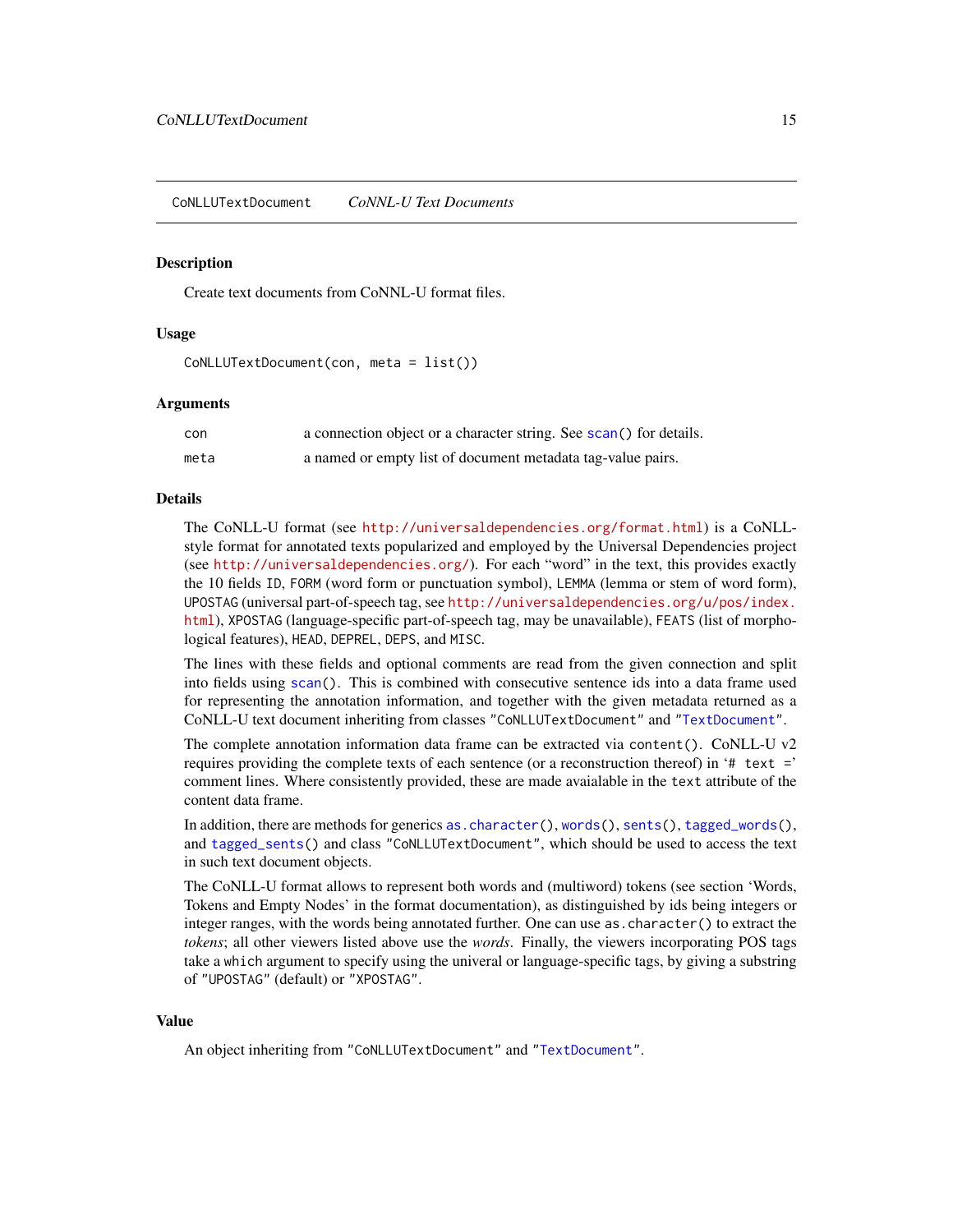#### See Also

[TextDocument](#page-25-1) for basic information on the text document infrastructure employed by package NLP.

<http://universaldependencies.org/> for access to the Universal Dependencies treebanks, which provide annotated texts in *many* different languages using CoNLL-U format.

datetime *Parse ISO 8601 Date/Time Strings*

#### Description

Extract date/time components from strings following one of the six formats specified in the NOTEdatetime ISO 8601 profile (<https://www.w3.org/TR/NOTE-datetime>).

#### Arguments

x a character vector.

#### Details

For character strings in one of the formats in the profile, the corresponding date/time components are extracted, with seconds and decimal fractions of seconds combined. Other (malformed) strings are warned about.

The extracted components for each string are gathered into a named list with elements of the appropriate type (integer for year to min; double for sec; character for the time zone designator). The object returned is a (suitably classed) list of such named lists. This internal representation may change in future versions.

One can subscript such ISO 8601 date/time objects using  $\lceil$  and extract components using \$ (where missing components will result in NAs), and convert them to the standard R date/time classes using [as.Date\(](#page-0-0)), [as.POSIXct\(](#page-0-0)) and [as.POSIXlt\(](#page-0-0)) (incomplete elements will convert to suitably missing elements). In addition, there are print() and as.data.frame() methods for such objects.

#### Value

An object inheriting from class "ISO\_8601\_datetime" with the extracted date/time components.

```
## Use the examples from <https://www.w3.org/TR/NOTE-datetime>, plus one
## in UTC.
x < -c ("1997",
       "1997-07",
       "1997-07-16",
       "1997-07-16T19:20+01:00",
       "1997-07-16T19:20:30+01:00",
       "1997-07-16T19:20:30.45+01:00",
       "1997-07-16T19:20:30.45Z")
```
<span id="page-15-0"></span>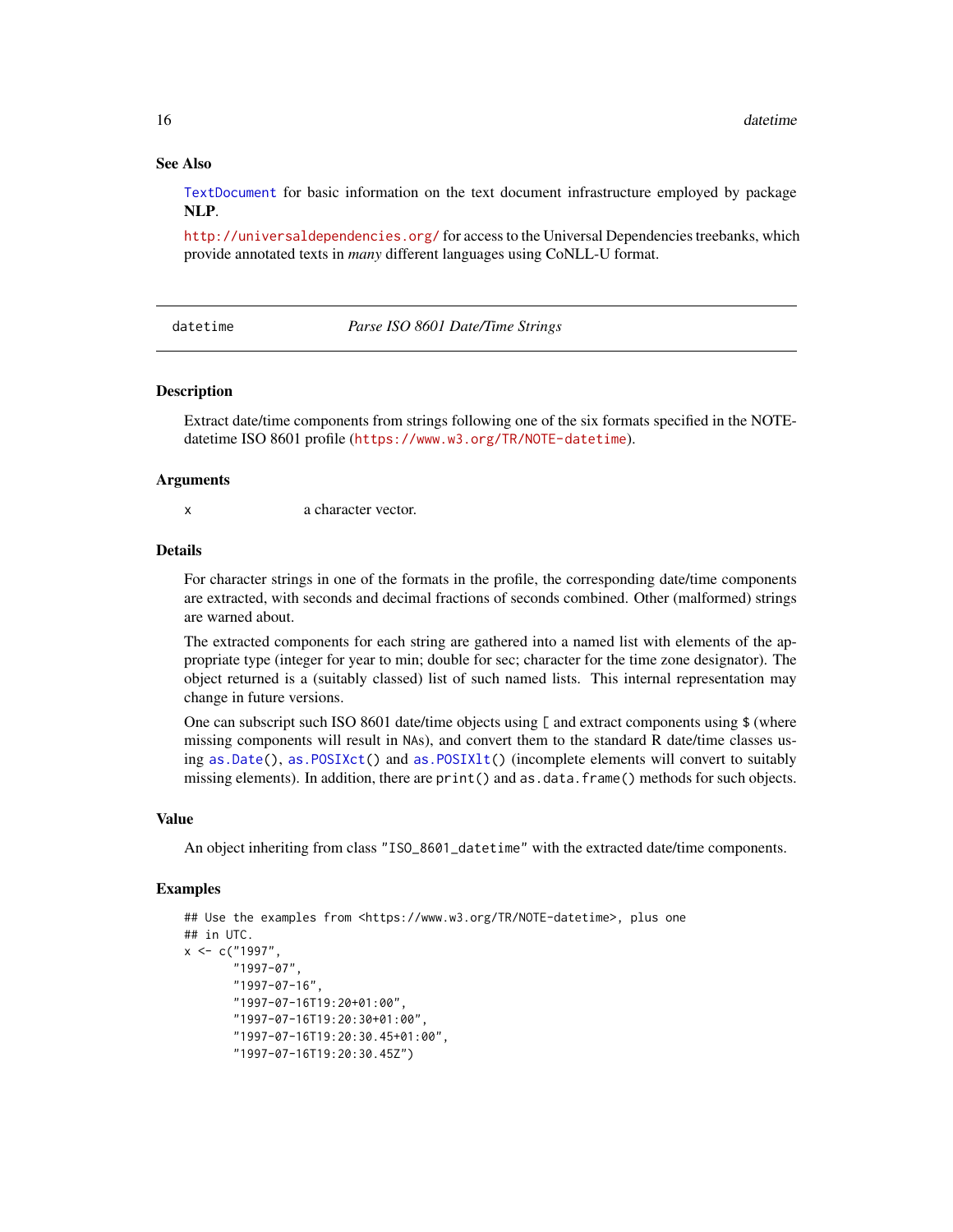#### <span id="page-16-0"></span>features and the state of the state of the state of the state of the state of the state of the state of the state of the state of the state of the state of the state of the state of the state of the state of the state of t

```
y <- parse_ISO_8601_datetime(x)
y
## Conversions: note that "incomplete" elements are converted to
## "missing".
as.Date(y)
as.POSIXlt(y)
## Subscripting and extracting components:
head(y, 3)y$mon
```
features *Extract Annotation Features*

#### Description

Conveniently extract features from annotations and annotated plain text documents.

#### Usage

 $features(x, type = NULL, simplify = TRUE)$ 

#### **Arguments**

| X.       | an object inheriting from class "Annotation" or "AnnotatedPlainTextDocument".                                                                                                                                             |
|----------|---------------------------------------------------------------------------------------------------------------------------------------------------------------------------------------------------------------------------|
| type     | a character vector of annotation types to be used for selecting annotations, or<br>NULL (default) to use all annotations. When selecting, the elements of type will<br>partially be matched against the annotation types. |
| simplify | a logical indicating whether to simplify feature values to a vector.                                                                                                                                                      |

#### Details

features() conveniently gathers all feature tag-value pairs in the selected annotations into a data frame with variables the values for all tags found (using a NULL value for tags without a value). In general, variables will be *lists* of extracted values. By default, variables where all elements are length one atomic vectors are simplified into an atomic vector of values. The values for specific tags can be extracted by suitably subscripting the obtained data frame.

```
## Use a pre-built annotated plain text document,
## see ? AnnotatedPlainTextDocument.
doc <- readRDS(system.file("texts", "stanford.rds", package = "NLP"))
## Extract features of all *word* annotations in doc:
x <- features(doc, "word")
## Could also have abbreviated "word" to "w".
x
## Only lemmas:
x$lemma
## Words together with lemmas:
paste(words(doc), x$lemma, sep = "/")
```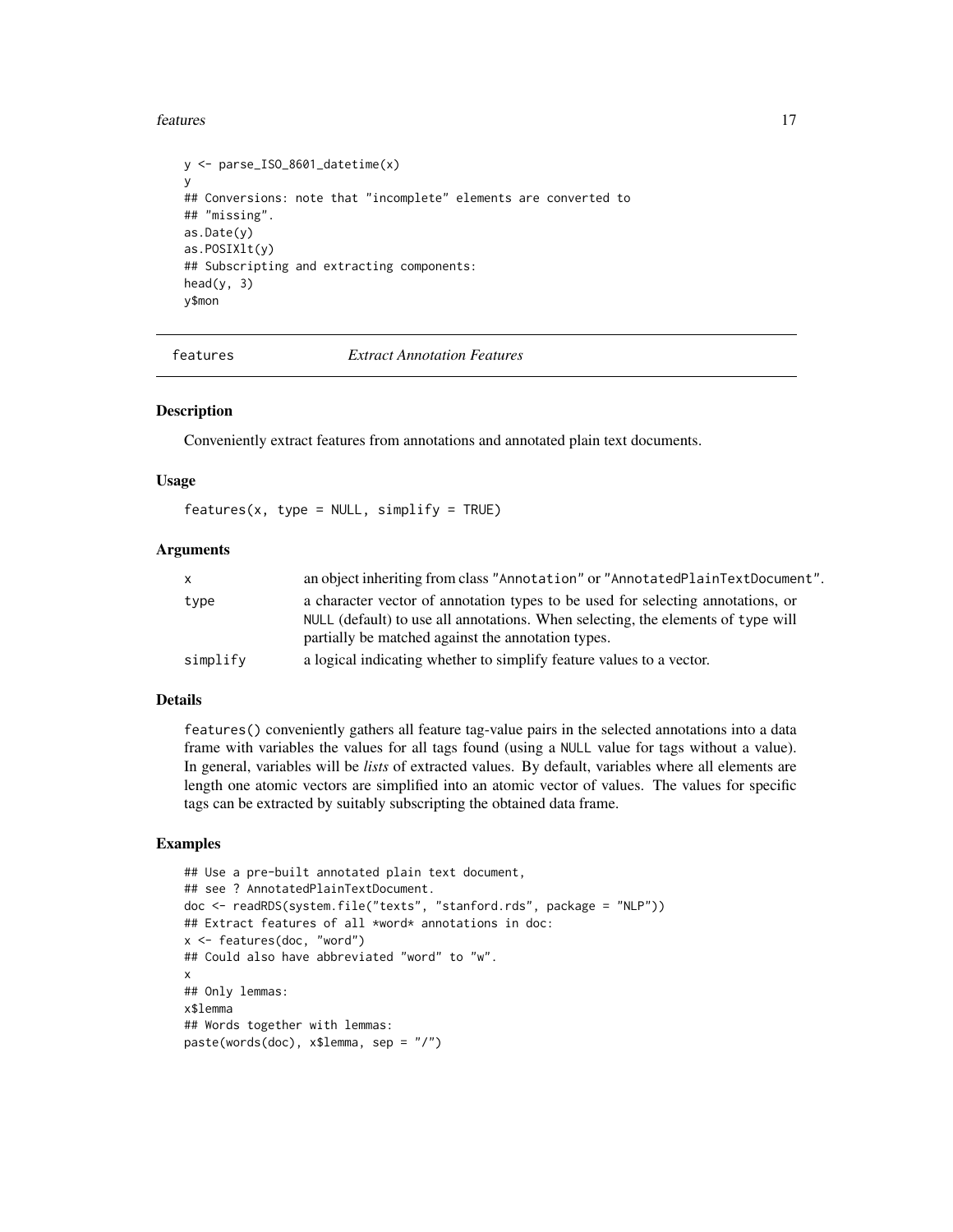<span id="page-17-0"></span>

#### <span id="page-17-1"></span>Description

Access or modify the content or metadata of R objects.

#### Usage

```
content(x)
content(x) \leq valuemeta(x, tag = NULL, ...)meta(x, tag = NULL, ...) <- value
```
#### Arguments

| x        | an R object.                                                                                                                                |
|----------|---------------------------------------------------------------------------------------------------------------------------------------------|
| value    | a suitable R object.                                                                                                                        |
| tag      | a character string or NULL (default), indicating to return the single metadata value<br>for the given tag, or all metadata tag/value pairs. |
| $\cdots$ | arguments to be passed to or from methods.                                                                                                  |

#### Details

These are generic functions, with no default methods.

Often, classed R objects (e.g., those representing text documents in packages NLP and tm) contain information that can be grouped into "content", metadata and other components, where content can be arbitrary, and metadata are collections of tag/value pairs represented as named or empty lists. The content() and meta() getters and setters aim at providing a consistent high-level interface to the respective information (abstracting from how classes internally represent the information).

## Value

Methods for meta() should return a named or empty list of tag/value pairs if no tag is given (default), or the value for the given tag.

#### See Also

[TextDocument](#page-25-1) for basic information on the text document infrastructure employed by package NLP.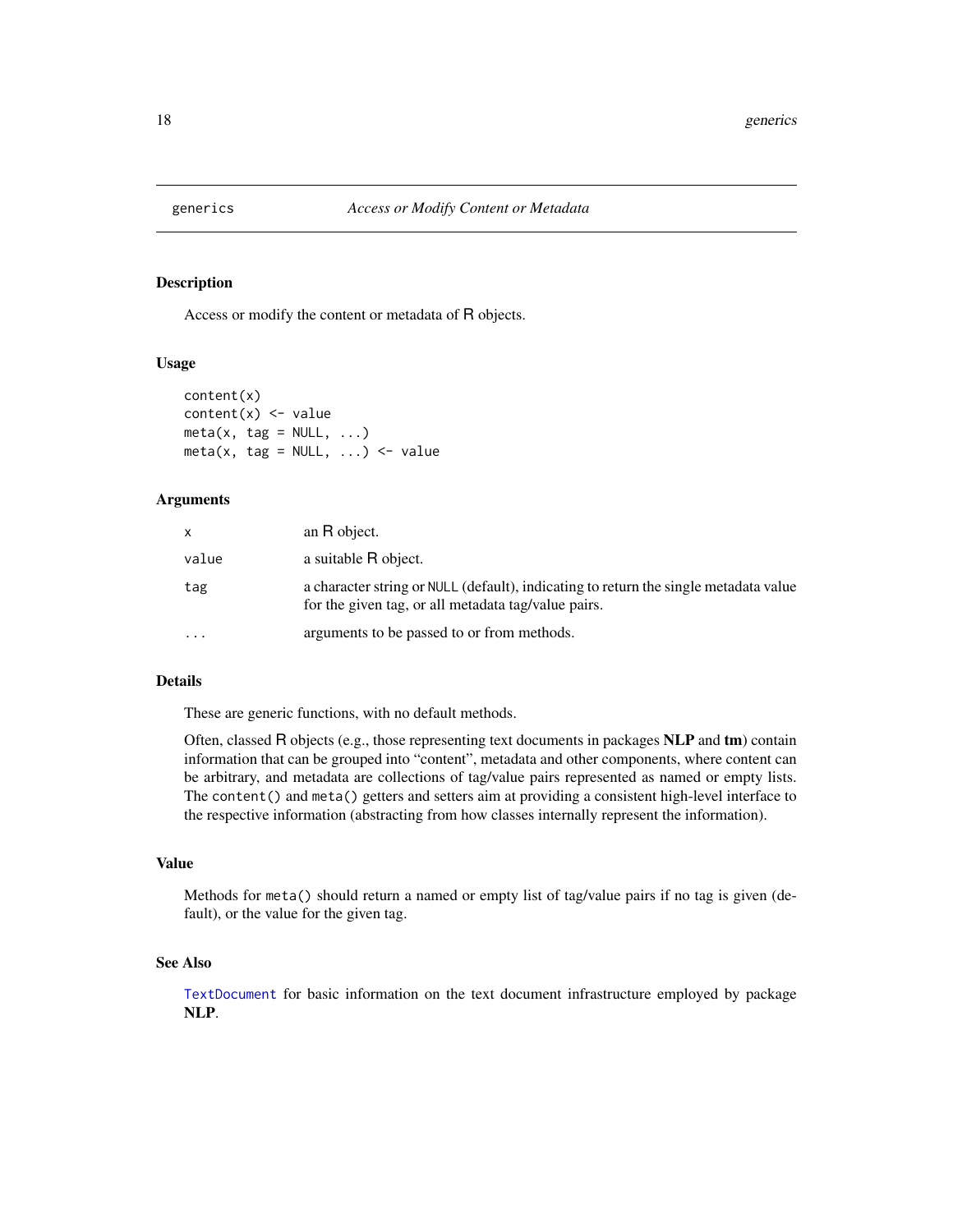<span id="page-18-0"></span>

#### **Description**

Extract language, script, region and variant subtags from IETF language tags.

#### Usage

```
parse_IETF_language_tag(x, expand = FALSE)
```
#### Arguments

|        | a character vector with IETF language tags.                               |
|--------|---------------------------------------------------------------------------|
| expand | a logical indicating whether to expand subtags into their description(s). |

#### Details

Internet Engineering Task Force (IETF) language tags are defined by IETF BCP 47, which is currently composed by the normative RFC 5646 (<https://tools.ietf.org/html/rfc5646>) and RFC 4647 (<https://tools.ietf.org/html/rfc4646>), along with the normative content of the IANA Language Subtag Registry regulated by these RFCs. These tags are used in a number of modern computing standards.

Each language tag is composed of one or more "subtags" separated by hyphens. Normal language tags have the following subtags:

- a language subtag (optionally, with language extension subtags),
- an optional script subtag,
- an optional region subtag,
- optional variant subtags,
- optional extension subtags,
- an optional private use subtag.

Language subtags are mainly derived from ISO 639-1 and ISO 639-2, script subtags from ISO 15924, and region subtags from ISO 3166-1 alpha-2 and UN M.49, see package ISOcodes for more information about these standards. Variant subtags are not derived from any standard. The Language Subtag Registry (<https://www.iana.org/assignments/language-subtag-registry>), maintained by the Internet Assigned Numbers Authority (IANA), lists the current valid public subtags, as well as the so-called "grandfathered" language tags.

See [https://en.wikipedia.org/wiki/IETF\\_language\\_tag](https://en.wikipedia.org/wiki/IETF_language_tag) for more information.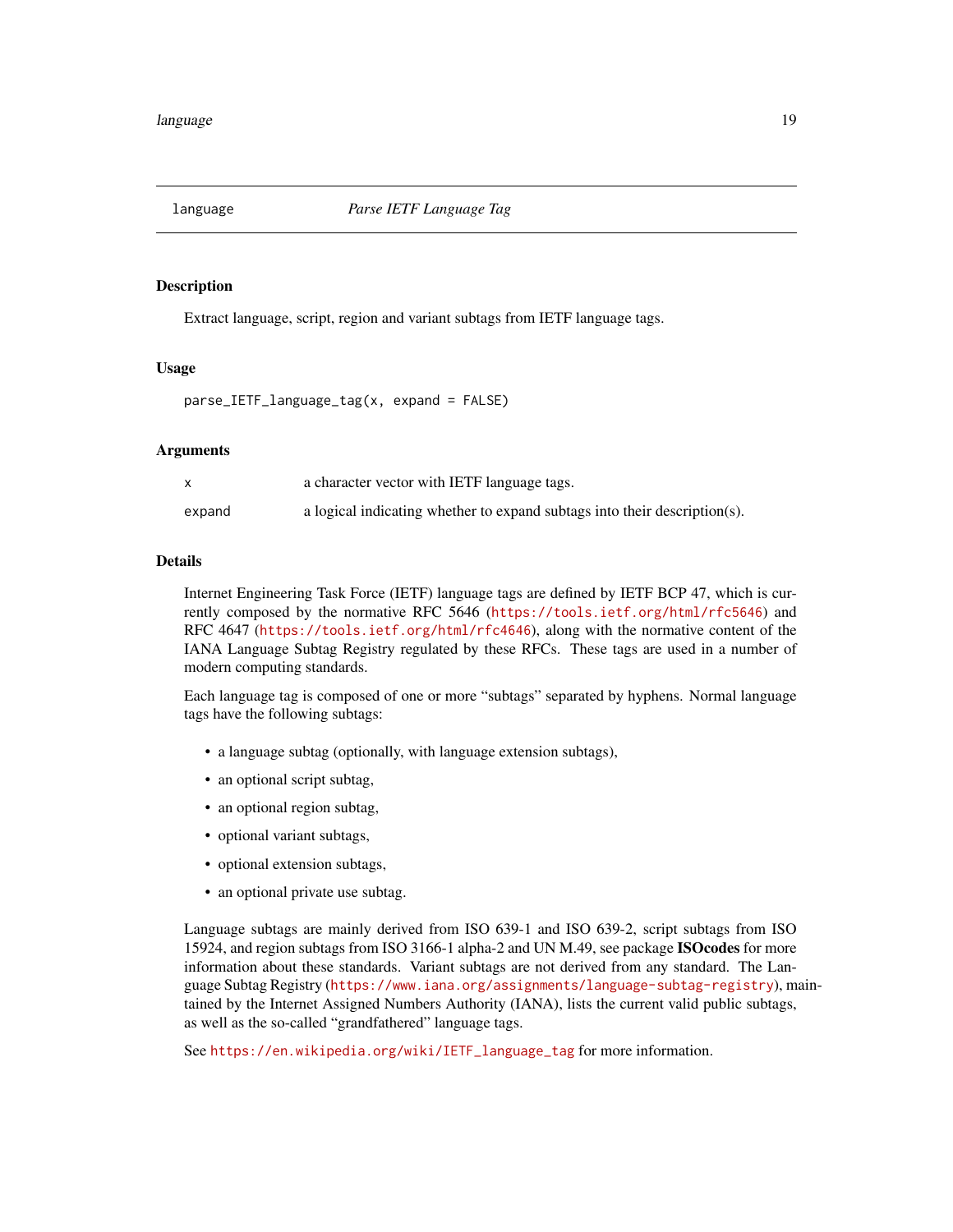If expand is false, a list of character vectors of the form "type=subtag", where type gives the type of the corresponding subtag (one of 'Language', 'Extlang', 'Script', 'Region', 'Variant', or 'Extension'), or "type=tag" with type either 'Privateuse' or 'Grandfathered'.

Otherwise, a list of lists of character vectors obtained by replacing the subtags by their corresponding descriptions (which may be multiple) from the IANA registry. Note that no such descriptions for Extension and Privateuse subtags are available in the registry; on the other hand, empty expansions of the other subtags indicate malformed tags (as these subtags must be available in the registry).

#### Examples

```
## German as used in Switzerland:
parse_IETF_language_tag("de-CH")
## Serbian written using Latin script as used in Serbia and Montenegro:
parse_IETF_language_tag("sr-Latn-CS")
## Spanish appropriate to the UN Latin American and Caribbean region:
parse_IETF_language_tag("es-419")
## All in one:
parse_IETF_language_tag(c("de-CH", "sr-Latn-CS", "es-419"))
parse_IETF_language_tag(c("de-CH", "sr-Latn-CS", "es-419"),
                        expand = TRUE)
## Two grandfathered tags:
parse_IETF_language_tag(c("i-klingon", "zh-min-nan"),
                        expand = TRUE)
```

| ngrams |  |
|--------|--|

Compute N-Grams

#### Description

Compute the *n*-grams (contiguous sub-sequences of length  $n$ ) of a given sequence.

#### Arguments

| a sequence (vector).                                                             |
|----------------------------------------------------------------------------------|
| a positive integer giving the length of contiguous sub-sequences to be computed. |

#### Value

a list with the computed sub-sequences.

#### Examples

```
s <- "The quick brown fox jumps over the lazy dog"
## Split into words:
w \le - strsplit(s, " ", fixed = TRUE)[[1L]]
## Word tri-grams:
ngrams(w, 3L)
```
<span id="page-19-0"></span>

### Value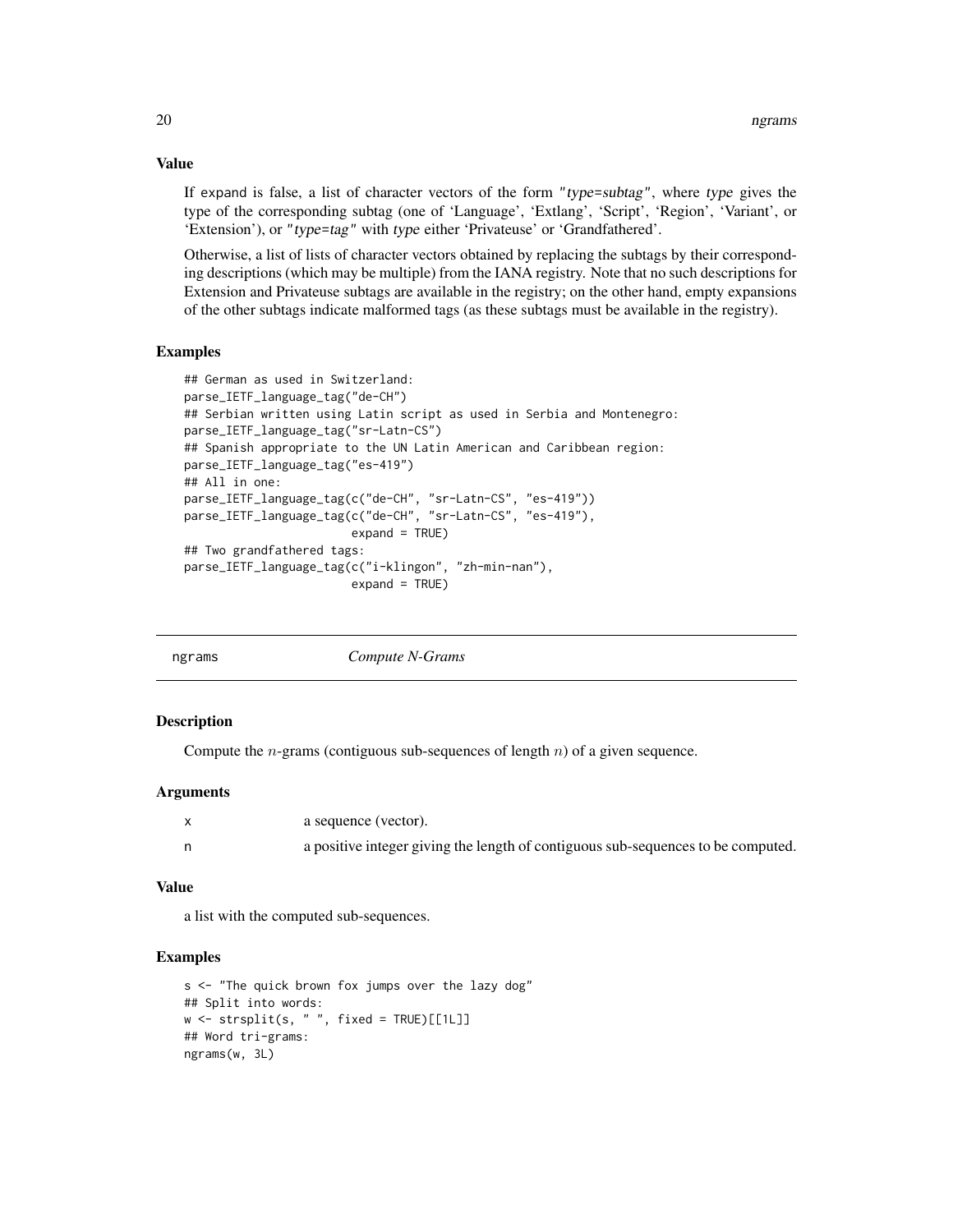<span id="page-20-0"></span>Span 21

```
## Word tri-grams pasted together:
vapply(ngrams(w, 3L), paste, "", collapse = " ")
```
<span id="page-20-1"></span>Span *Span objects*

#### <span id="page-20-2"></span>Description

Creation and manipulation of span objects.

#### Usage

Span(start, end) as.Span(x) is.Span(x)

#### Arguments

| start, end | integer vectors giving the start and end positions of the spans. |
|------------|------------------------------------------------------------------|
|            | an R object.                                                     |

#### **Details**

A single span is a pair with "slots" 'start' and 'end', giving the start and end positions of the span.

Span objects provide sequences (allowing positional access) of single spans. They have class "Span". Span objects can be coerced to annotation objects via [as.Annotation\(](#page-4-2)) (which of course is only appropriate provided that the spans are character spans of the natural language text being annotated), and annotation objects can be coerced to span objects via as.Span() (giving the character spans of the annotations).

Subscripting span objects via [ extracts subsets of spans; subscripting via \$ extracts integer vectors with the sequence of values of the named slot.

There are several additional methods for class "Span":  $print()$  and  $format()$ ;  $c()$  combines spans (or objects coercible to these using as.Span()), and as.list() and as.data.frame() coerce, respectively, to lists (of single span objects) and data frames (with spans and slots corresponding to rows and columns). Finally, one can add a scalar and a span object (resulting in shifting the start and end positions by the scalar).

Span() creates span objects from the given sequences of start and end positions, which must have the same length.

as.Span() coerces to span objects, with a method for annotation objects.

is.Span() tests whether an object inherits from class "Span" (and hence returns TRUE for both span and annotation objects).

#### Value

For Span() and as.Span(), a span object (of class "Span"). For is.Span(), a logical.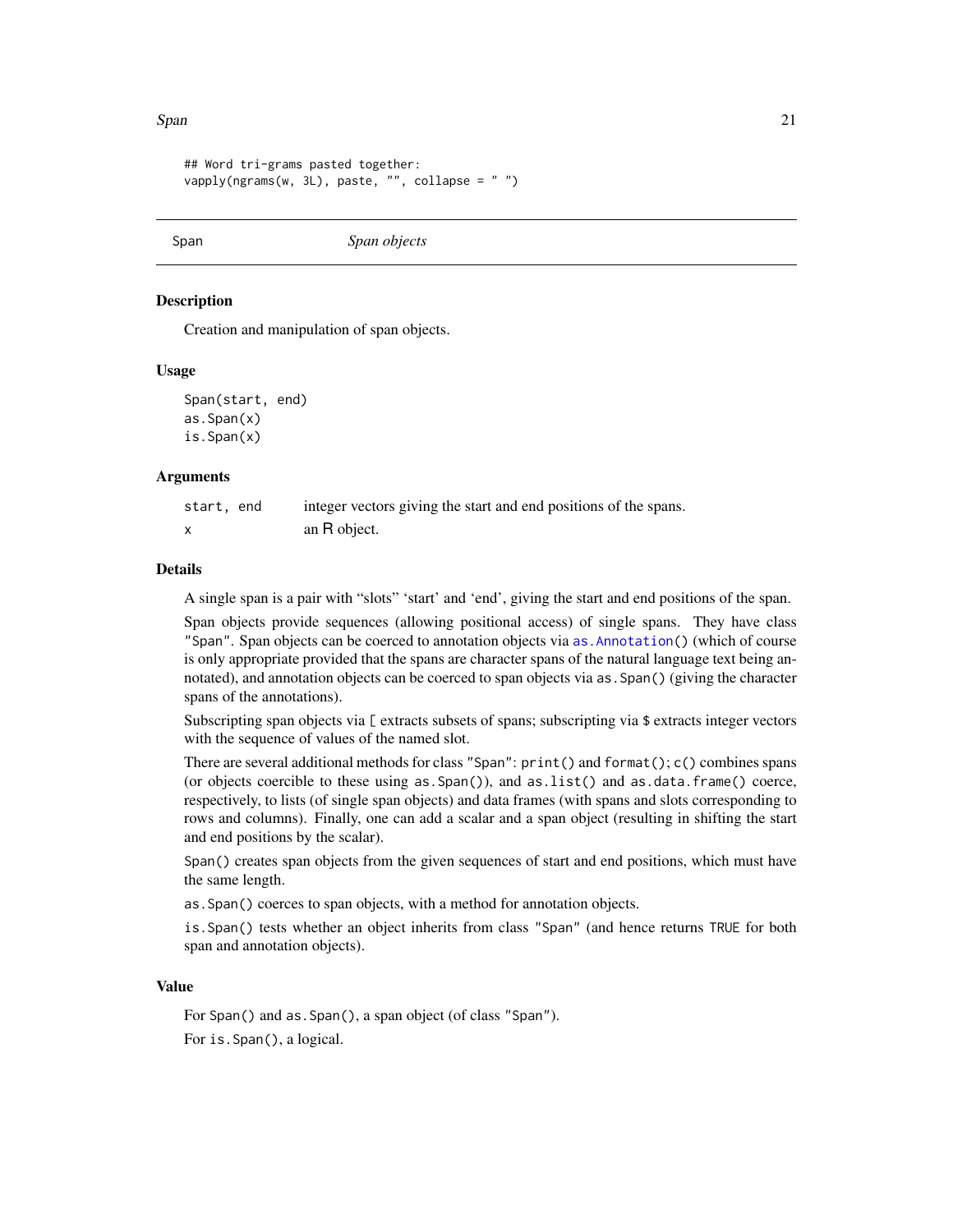<span id="page-21-1"></span><span id="page-21-0"></span>

#### <span id="page-21-2"></span>Description

Creation and manipulation of string objects.

#### Usage

```
String(x)
as.String(x)
is.String(x)
```
#### Arguments

x a character vector with the appropriate encoding information for String(); an arbitrary R object otherwise.

#### Details

String objects provide character strings encoded in UTF-8 with class "String", which currently has a useful [ subscript method: with indices i and j of length one, this gives a string object with the substring starting at the position given by i and ending at the position given by j; subscripting with a single index which is an object inheriting from class ["Span"](#page-20-1) or a list of such objects returns a character vector of substrings with the respective spans, or a list thereof.

Additional methods may be added in the future.

String() creates a string object from a given character vector, taking the first element of the vector and converting it to UTF-8 encoding.

as.String() is a generic function to coerce to a string object. The default method calls String() on the result of converting to character and concatenating into a single string with the elements separated by newlines.

is.String() tests whether an object inherits from class "String".

#### Value

For String() and as.String(), a string object (of class "String"). For is.String(), a logical.

```
## A simple text.
s <- String(" First sentence. Second sentence. ")
## ****5****0****5****0****5****0****5**
## Basic sentence and word token annotation for the text.
a \leftarrow c(Annotation(1 : 2,
```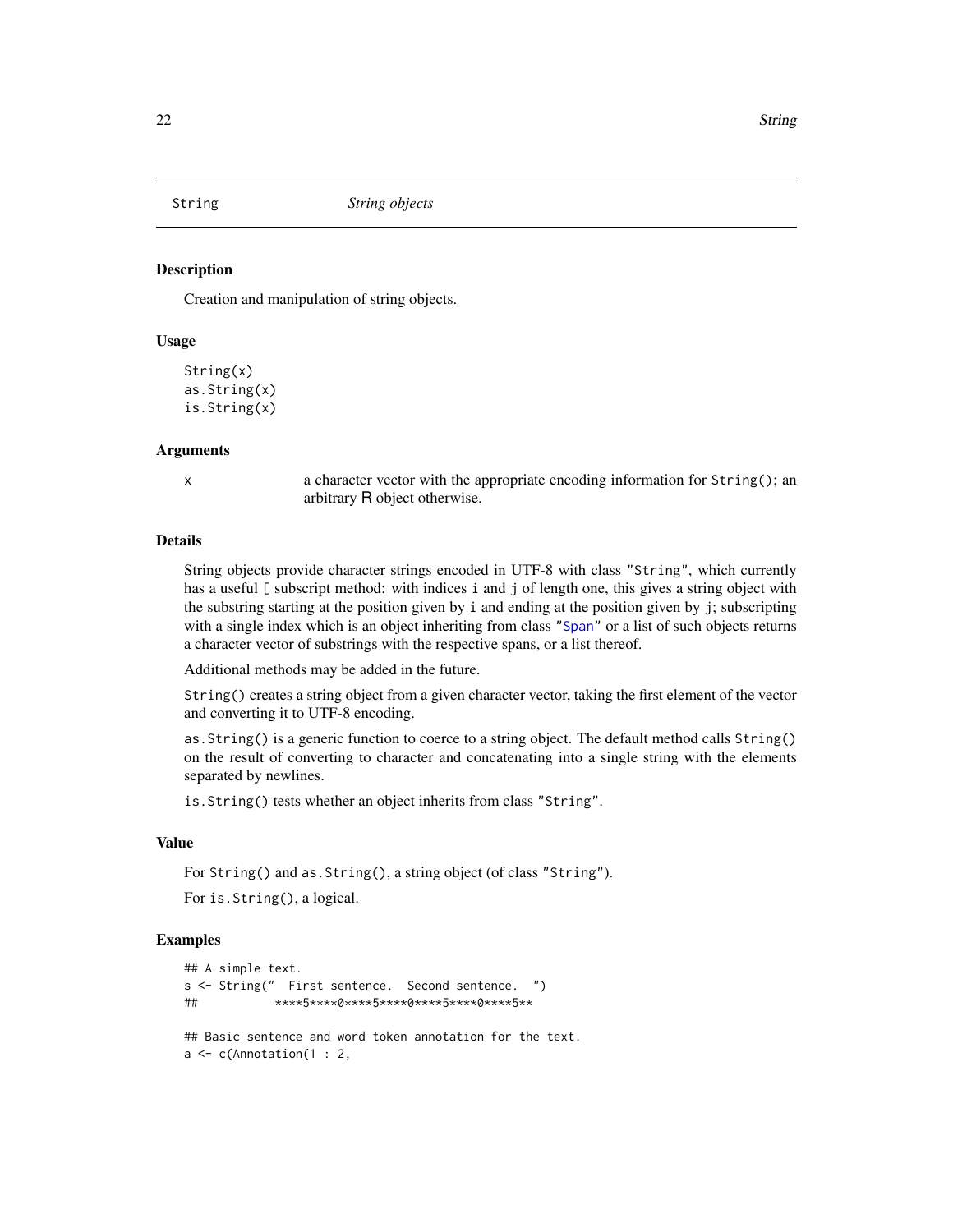```
rep.int("sentence", 2L),
                  c( 3L, 20L),
                 c(17L, 35L)),
      Annotation(3 : 6,
                 rep.int("word", 4L),
                 c( 3L, 9L, 20L, 27L),
                 c( 7L, 16L, 25L, 34L)))
## All word tokens (by subscripting with an annotation object):
s[a[a$type == "word"]]
## Word tokens according to sentence (by subscripting with a list of
## annotation objects):
```
s[annotations\_in\_spans(a[a\$type == "word"], a[a\$type == "sentence"])]

<span id="page-22-1"></span>TaggedTextDocument *POS-Tagged Word Text Documents*

#### Description

Create text documents from files containing POS-tagged words.

#### Usage

```
TaggedTextDocument(con, encoding = "unknown",
                   word_tokenizer = whitespace_tokenizer,
                   sent_tokenizer = Regexp_Tokenizer("\n", invert = TRUE),
                   para_tokenizer = blankline_tokenizer,
                   sep = ''/".meta = list()
```
#### Arguments

| con      | a connection object or a character string. See readlines () for details.                                                            |
|----------|-------------------------------------------------------------------------------------------------------------------------------------|
| encoding | encoding to be assumed for input strings. See readLines() for details.                                                              |
|          | word_tokenizer a function for obtaining the word token spans.                                                                       |
|          | sent_tokenizer a function for obtaining the sentence token spans.                                                                   |
|          | para_tokenizer a function for obtaining the paragraph token spans, or NULL in which case no<br>paragraph tokenization is performed. |
| sep      | the character string separating the word tokens and their POS tags.                                                                 |
| meta     | a named or empty list of document metadata tag-value pairs.                                                                         |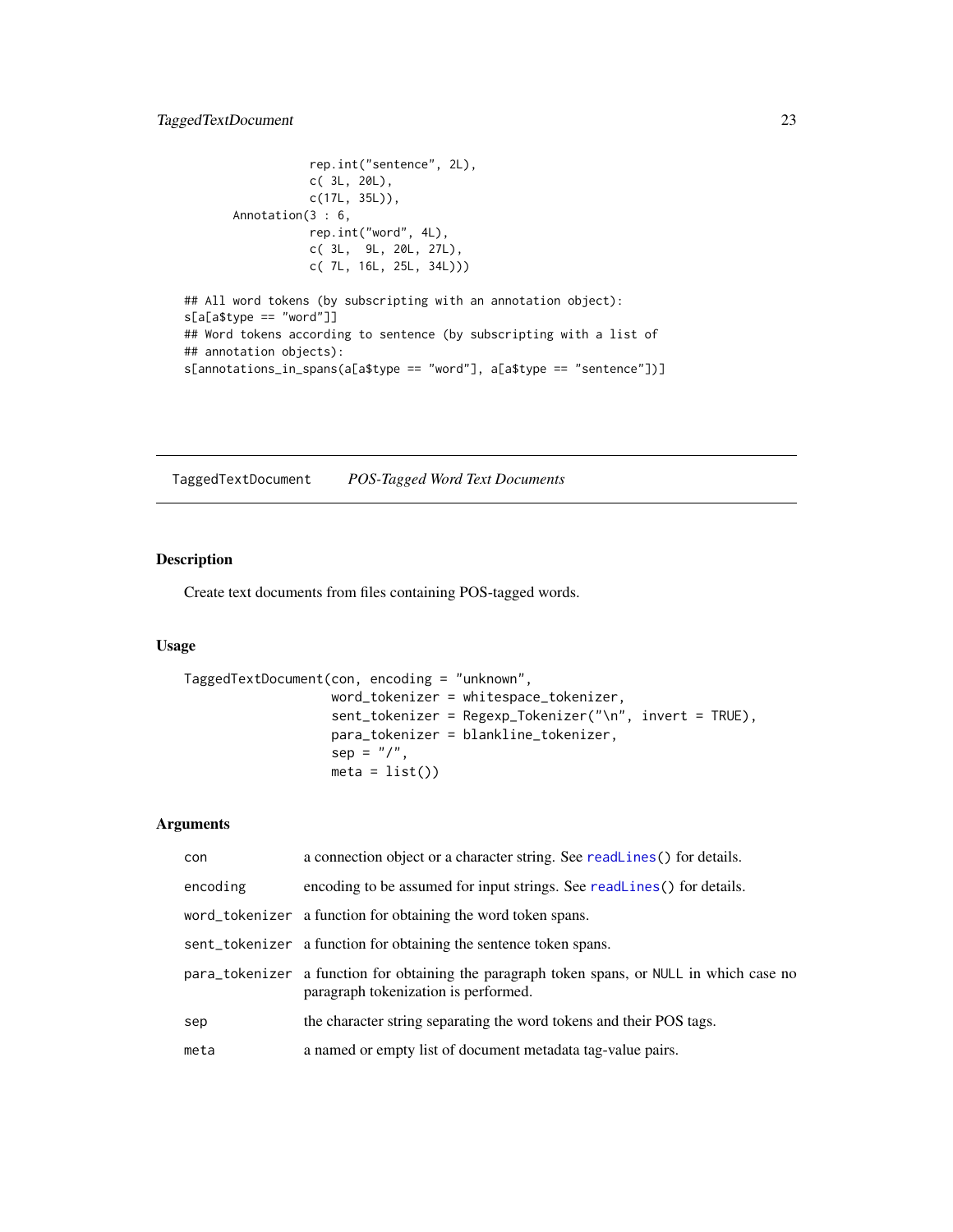#### <span id="page-23-0"></span>Details

TaggedTextDocument() creates documents representing natural language text as suitable collections of POS-tagged words, based on using [readLines\(](#page-0-0)) to read text lines from connections providing such collections.

The text read is split into paragraph, sentence and tagged word tokens using the span tokenizers specified by arguments para\_tokenizer, sent\_tokenizer and word\_tokenizer. By default, paragraphs are assumed to be separated by blank lines, sentences by newlines and tagged word tokens by whitespace. Finally, word tokens and their POS tags are obtained by splitting the tagged word tokens according to sep. From this, a suitable representation of the provided collection of POS-tagged words is obtained, and returned as a tagged text document object inheriting from classes "TaggedTextDocument" and ["TextDocument"](#page-25-1).

There are methods for generics [words\(](#page-31-1)), [sents\(](#page-31-1)), [paras\(](#page-31-1)), [tagged\\_words\(](#page-31-1)), [tagged\\_sents\(](#page-31-1)), and [tagged\\_paras\(](#page-31-1)) (as well as [as.character\(](#page-0-0))) and class "TaggedTextDocument", which should be used to access the text in such text document objects.

The methods for generics [tagged\\_words\(](#page-31-1)), [tagged\\_sents\(](#page-31-1)) and [tagged\\_paras\(](#page-31-1)) provide a mechanism for mapping POS tags via the map argument, see section **Details** in the help page for [tagged\\_words\(](#page-31-1)) for more information. The POS tagset used will be inferred from the POS\_tagset metadata element of the CoNLL-style text document.

#### Value

A tagged text document object inheriting from "TaggedTextDocument" and ["TextDocument"](#page-25-1).

#### See Also

[http://nltk.github.com/nltk\\_data/packages/corpora/brown.zip](http://nltk.github.com/nltk_data/packages/corpora/brown.zip) which provides the W. N. Francis and H. Kucera Brown tagged word corpus as an archive of files which can be read in using TaggedTextDocument().

Package **tm.corpus.Brown** available from the repository at <https://datacube.wu.ac.at> conve-niently provides this corpus as a tm [VCorpus](#page-0-0) of tagged text documents.

Tagged\_Token *Tagged\_Token objects*

#### Description

Creation and manipulation of tagged token objects.

#### Usage

Tagged\_Token(token, tag) as.Tagged\_Token(x) is.Tagged\_Token(x)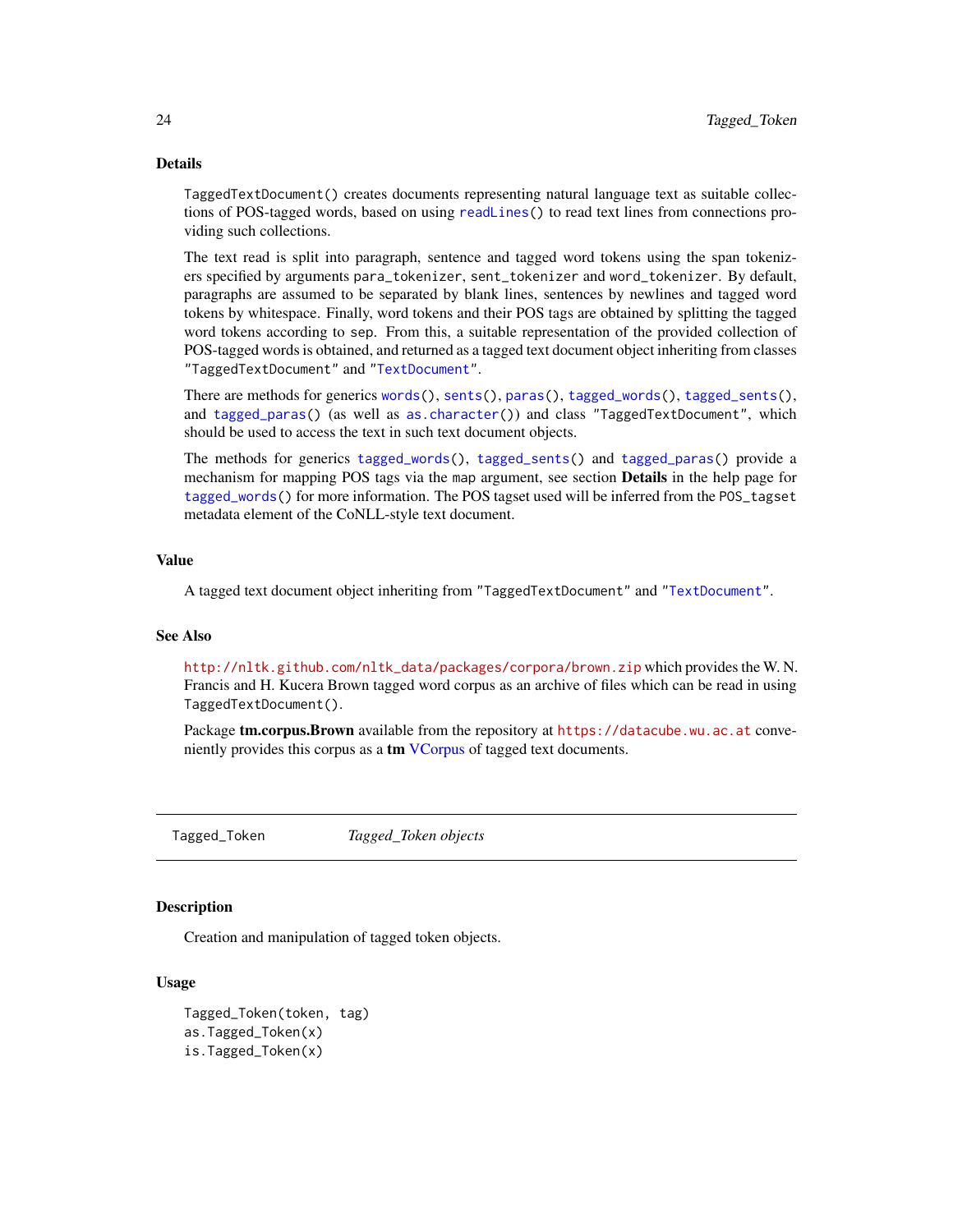#### <span id="page-24-0"></span>tagsets 25

#### **Arguments**

| token, tag                | character vectors giving tokens and the corresponding tags. |
|---------------------------|-------------------------------------------------------------|
| $\boldsymbol{\mathsf{x}}$ | an R object.                                                |

#### Details

A tagged token is a pair with "slots" 'token' and 'tag', giving the token and the corresponding tag.

Tagged token objects provide sequences (allowing positional access) of single tagged tokens. They have class "Tagged\_Token".

Subscripting tagged token objects via [ extracts subsets of tagged tokens; subscripting via \$ extracts character vectors with the sequence of values of the named slot.

There are several additional methods for class "Tagged\_Token": print() and format() (which concatenate tokens and tags separated by '/'); c() combines tagged token objects (or objects coercible to these using as. Tagged\_Token()), and as. list() and as. data. frame() coerce, respectively, to lists (of single tagged token objects) and data frames (with tagged tokens and slots corresponding to rows and columns).

Tagged\_Token() creates tagged token objects from the given sequences of tokens and tags, which must have the same length.

as.Tagged\_Token() coerces to tagged token objects, with a method for [TextDocument](#page-25-1) objects using [tagged\\_words\(](#page-31-1)).

is.Tagged\_Token() tests whether an object inherits from class "Tagged\_Token".

#### Value

For Tagged\_Token() and as.Tagged\_Token(), a tagged token object (of class "Tagged\_Token"). For is.Tagged\_Token(), a logical.

tagsets *NLP Tag Sets*

#### <span id="page-24-1"></span>Description

Tag sets frequently used in Natural Language Processing.

#### Usage

Penn\_Treebank\_POS\_tags Brown\_POS\_tags Universal\_POS\_tags Universal\_POS\_tags\_map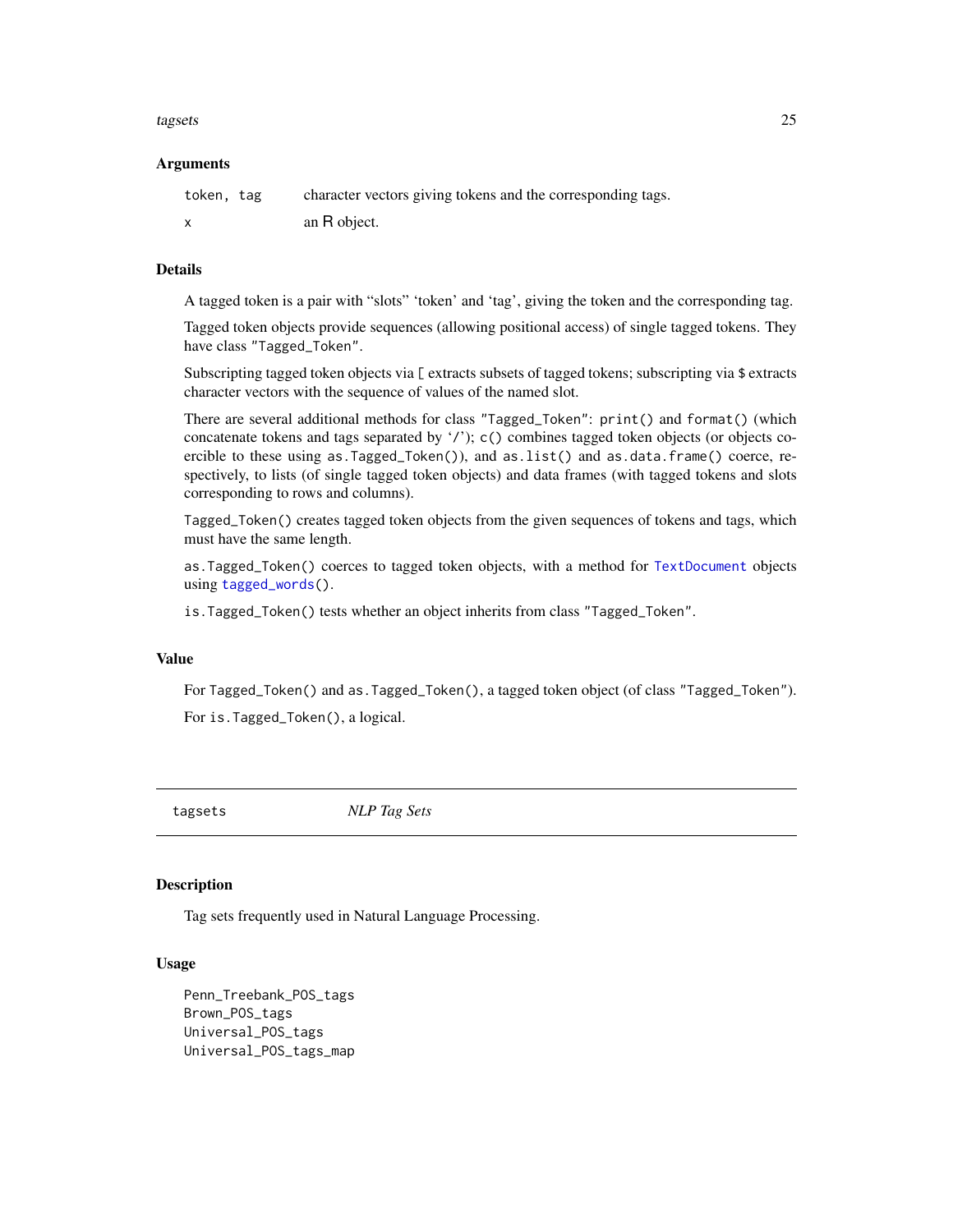#### Details

Penn\_Treebank\_POS\_tags and Brown\_POS\_tags provide, respectively, the Penn Treebank POS tags (<https://catalog.ldc.upenn.edu/docs/LDC95T7/cl93.html>, Table 2) and the POS tags used for the Brown corpus (<http://www.hit.uib.no/icame/brown/bcm.html>), both as data frames with the following variables:

entry a character vector with the POS tags

description a character vector with short descriptions of the tags

examples a character vector with examples for the tags

Universal\_POS\_tags provides the universal POS tagset introduced by Slav Petrov, Dipanjan Das, and Ryan McDonald (<https://arxiv.org/abs/1104.2086>), as a data frame with character variables entry and description.

Universal\_POS\_tags\_map is a named list of mappings from language and treebank specific POS tagsets to the universal POS tags, with elements named 'en-ptb' and 'en-brown' giving the mappings, respectively, for the Penn Treebank and Brown POS tags.

#### Source

<https://catalog.ldc.upenn.edu/docs/LDC95T7/cl93.html>, [http://www.hit.uib.no/icame](http://www.hit.uib.no/icame/brown/bcm.html)/ [brown/bcm.html](http://www.hit.uib.no/icame/brown/bcm.html), <https://code.google.com/p/universal-pos-tags/>.

#### Examples

## Penn Treebank POS tags dim(Penn\_Treebank\_POS\_tags) ## Inspect first 20 entries: write.dcf(head(Penn\_Treebank\_POS\_tags, 20L))

## Brown POS tags dim(Brown\_POS\_tags) ## Inspect first 20 entries: write.dcf(head(Brown\_POS\_tags, 20L))

## Universal POS tags Universal\_POS\_tags

## Available mappings to universal POS tags names(Universal\_POS\_tags\_map)

<span id="page-25-1"></span>TextDocument *Text Documents*

### **Description**

Representing and computing on text documents.

<span id="page-25-0"></span>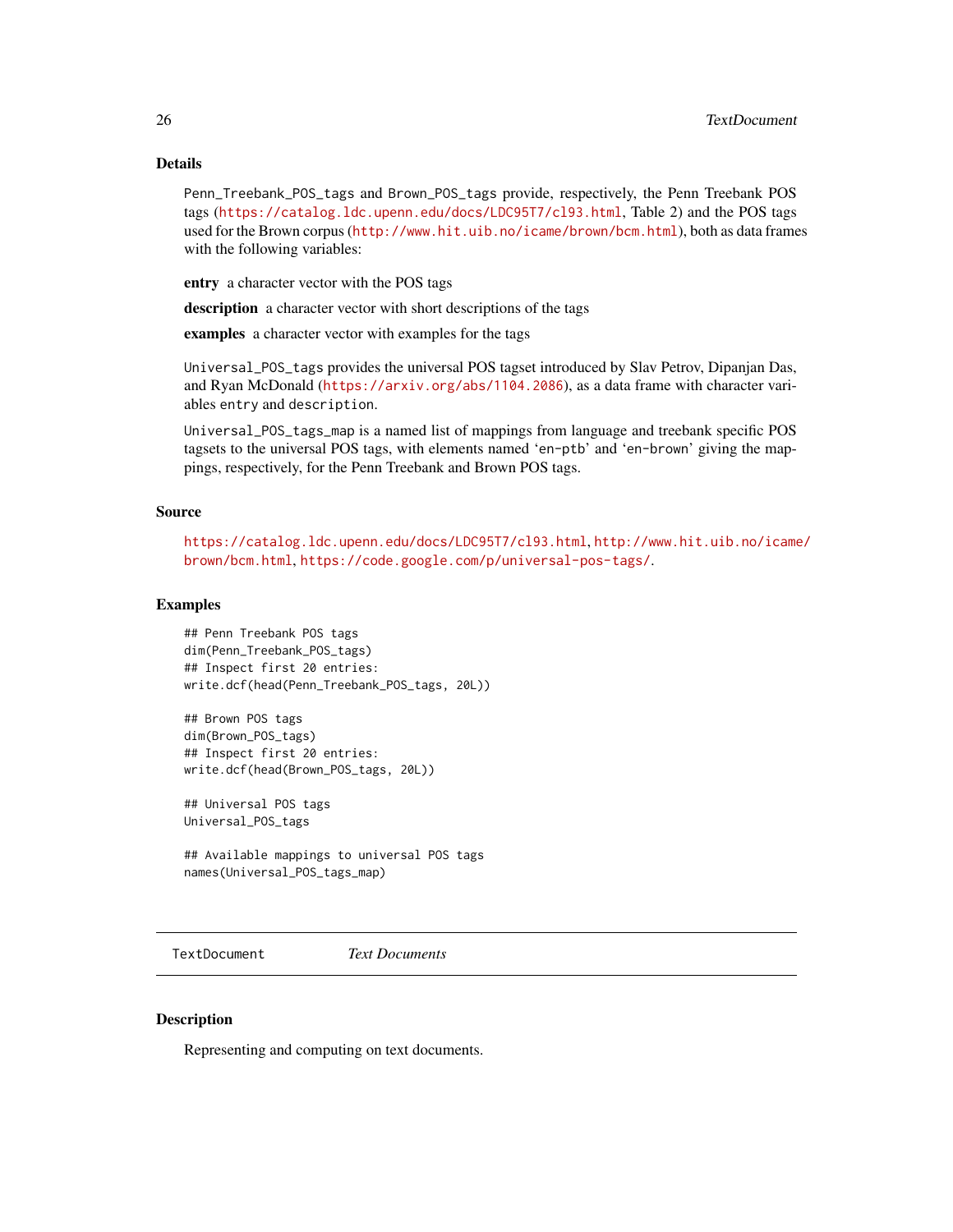#### <span id="page-26-0"></span>Tokenizer 27

#### Details

*Text documents* are documents containing (natural language) text. In packages which employ the infrastructure provided by package NLP, such documents are represented via the virtual S3 class "TextDocument": such packages then provide S3 text document classes extending the virtual base class (such as the [AnnotatedPlainTextDocument](#page-2-1) objects provided by package NLP itself).

All extension classes must provide an [as.character\(](#page-0-0)) method which extracts the natural language text in documents of the respective classes in a "suitable" (not necessarily structured) form, as well as [content\(](#page-17-1)) and [meta\(](#page-17-1)) methods for accessing the (possibly raw) document content and metadata.

In addition, the infrastructure features the generic functions [words\(](#page-31-1)), [sents\(](#page-31-1)), etc., for which extension classes can provide methods giving a structured view of the text contained in documents of these classes (returning, e.g., a character vector with the word tokens in these documents, and a list of such character vectors).

#### See Also

[AnnotatedPlainTextDocument](#page-2-1), [CoNLLTextDocument](#page-12-1), [CoNLLUTextDocument](#page-14-1), [TaggedTextDocument](#page-22-1), and [WordListDocument](#page-33-1) for the text document classes provided by package NLP.

Tokenizer *Tokenizer objects*

#### <span id="page-26-1"></span>**Description**

Create tokenizer objects.

#### Usage

```
Span_Tokenizer(f, meta = list())
as.Span_Tokenizer(x, ...)
```
Token\_Tokenizer(f, meta = list()) as.Token\_Tokenizer(x, ...)

#### Arguments

| f.   | a tokenizer function taking the string to tokenize as argument, and returning<br>either the tokens (for Token_Tokenizer) or their spans (for Span_Tokenizer). |
|------|---------------------------------------------------------------------------------------------------------------------------------------------------------------|
| meta | a named or empty list of tokenizer metadata tag-value pairs.                                                                                                  |
| x    | an R object.                                                                                                                                                  |
| .    | further arguments passed to or from other methods.                                                                                                            |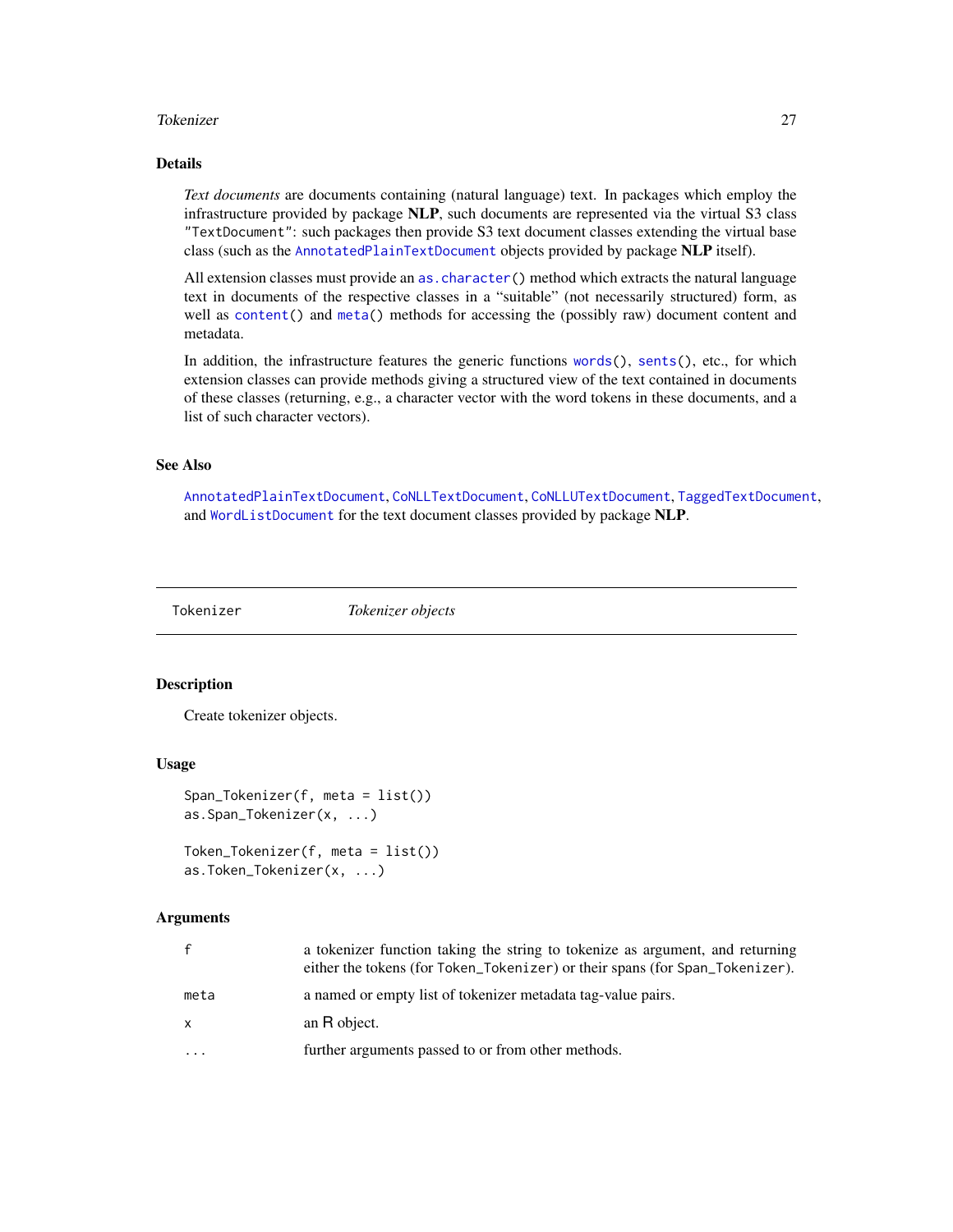#### <span id="page-27-0"></span>Details

Tokenization is the process of breaking a text string up into words, phrases, symbols, or other meaningful elements called tokens. This can be accomplished by returning the sequence of tokens, or the corresponding spans (character start and end positions). We refer to tokenization resources of the respective kinds as "token tokenizers" and "span tokenizers".

Span\_Tokenizer() and Token\_Tokenizer() return tokenizer objects which are functions with metadata and suitable class information, which in turn can be used for converting between the two kinds using as.Span\_Tokenizer() or as.Token\_Tokenizer(). It is also possible to coerce annotator (pipeline) objects to tokenizer objects, provided that the annotators provide suitable token annotations. By default, word tokens are used; this can be controlled via the type argument of the coercion methods (e.g., use type = "sentence" to extract sentence tokens).

There are also print() and format() methods for tokenizer objects, which use the description element of the metadata if available.

#### See Also

[Regexp\\_Tokenizer\(](#page-28-1)) for creating regexp span tokenizers.

```
## A simple text.
s <- String(" First sentence. Second sentence. ")
## ****5****0****5****0****5****0****5**
## Use a pre-built regexp (span) tokenizer:
wordpunct_tokenizer
wordpunct_tokenizer(s)
## Turn into a token tokenizer:
tt <- as.Token_Tokenizer(wordpunct_tokenizer)
tt
tt(s)
## Of course, in this case we could simply have done
s[wordpunct_tokenizer(s)]
## to obtain the tokens from the spans.
## Conversion also works the other way round: package 'tm' provides
## the following token tokenizer function:
scan_tokenizer <- function(x)
    scan(text = as.character(x), what = "character", quote = "",
         quiet = TRUE)
## Create a token tokenizer from this:
tt <- Token_Tokenizer(scan_tokenizer)
tt(s)
## Turn into a span tokenizer:
st <- as.Span_Tokenizer(tt)
st(s)
## Checking tokens from spans:
s[st(s)]
```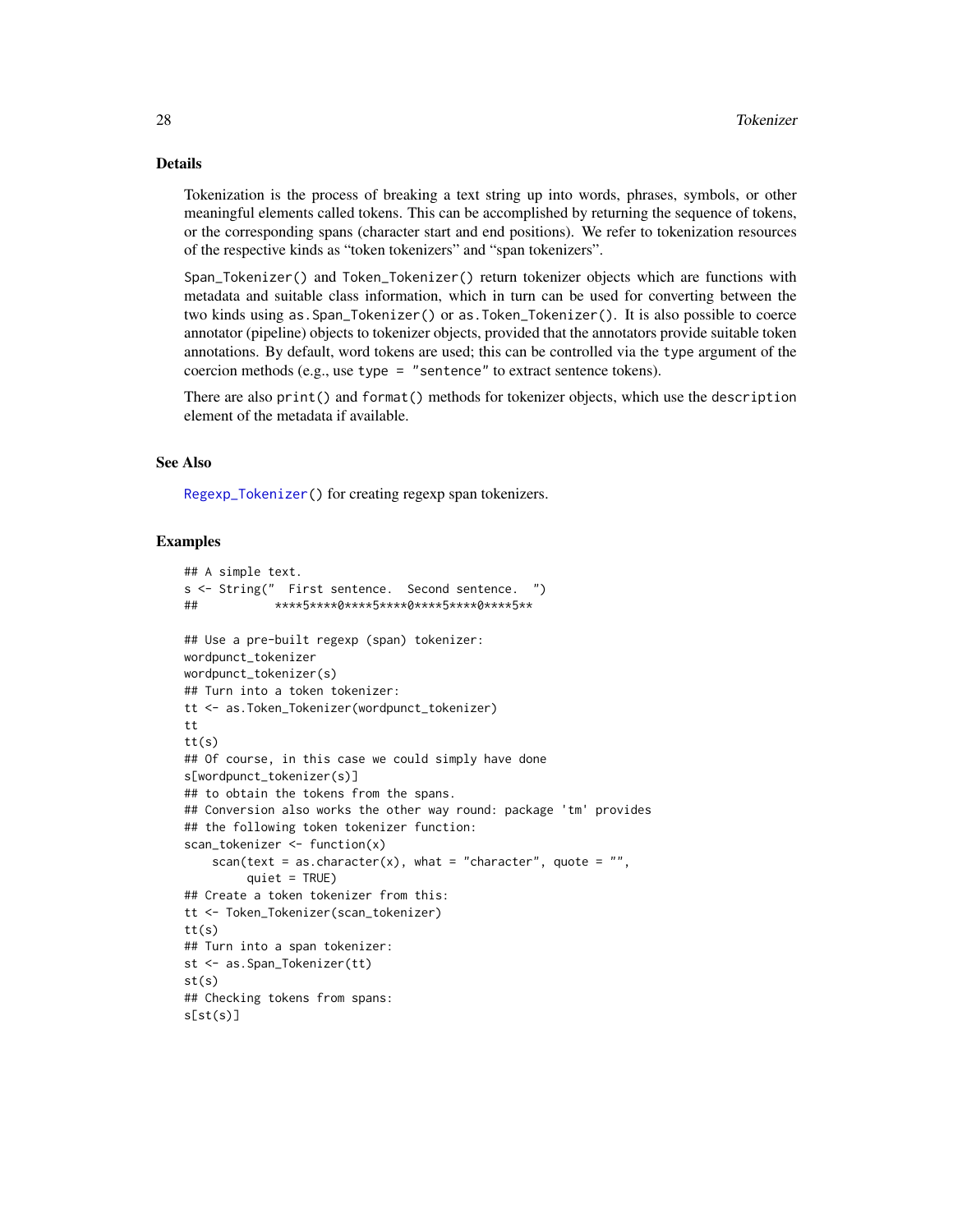<span id="page-28-0"></span>

#### <span id="page-28-1"></span>Description

Tokenizers using regular expressions to match either tokens or separators between tokens.

#### Usage

```
Regexp_Tokenizer(pattern, invert = FALSE, ..., meta = list())
blankline_tokenizer(s)
whitespace_tokenizer(s)
wordpunct_tokenizer(s)
```
#### Arguments

| pattern                 | a character string giving the regular expression to use for matching.                                                                    |
|-------------------------|------------------------------------------------------------------------------------------------------------------------------------------|
| invert                  | a logical indicating whether to match separators between tokens.                                                                         |
| $\cdot$ $\cdot$ $\cdot$ | further arguments to be passed to gregexpr().                                                                                            |
| meta                    | a named or empty list of tokenizer metadata tag-value pairs.                                                                             |
| S                       | a String object, or something coercible to this using as String() (e.g., a char-<br>acter string with appropriate encoding information). |

#### Details

Regexp\_Tokenizer() creates regexp span tokenizers which use the given pattern and ... arguments to match tokens or separators between tokens via [gregexpr\(](#page-0-0)), and then transform the results of this into character spans of the tokens found.

whitespace\_tokenizer() tokenizes by treating any sequence of whitespace characters as a separator.

blankline\_tokenizer() tokenizes by treating any sequence of blank lines as a separator.

wordpunct\_tokenizer() tokenizes by matching sequences of alphabetic characters and sequences of (non-whitespace) non-alphabetic characters.

#### Value

Regexp\_Tokenizer() returns the created regexp span tokenizer.

blankline\_tokenizer(), whitespace\_tokenizer() and wordpunct\_tokenizer() return the spans of the tokens found in s.

### See Also

[Span\\_Tokenizer\(](#page-26-1)) for general information on span tokenizer objects.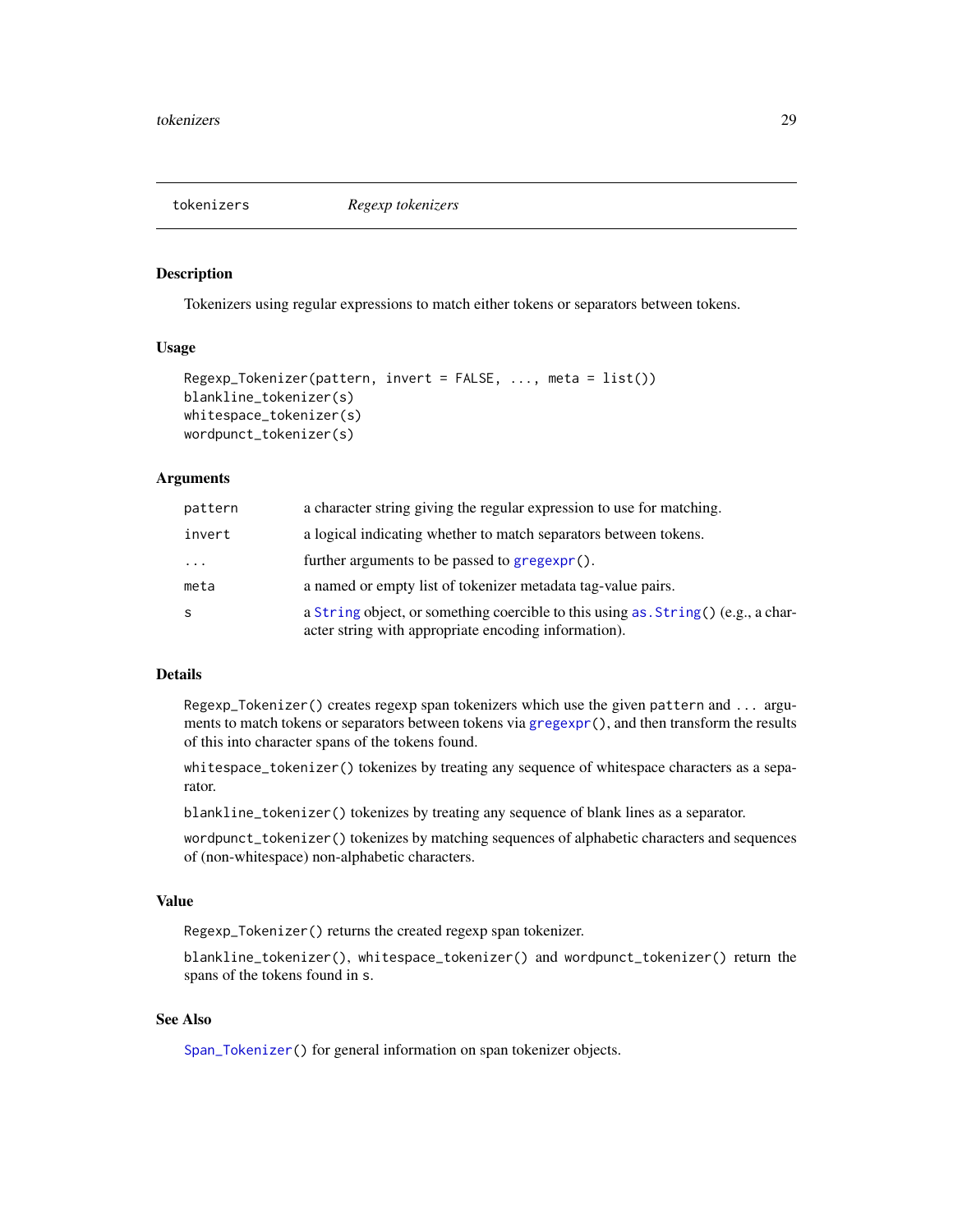#### Examples

```
## A simple text.
s <- String(" First sentence. Second sentence. ")
## ****5****0****5****0****5****0****5**
spans <- whitespace_tokenizer(s)
spans
s[spans]
spans <- wordpunct_tokenizer(s)
spans
s[spans]
```
#### <span id="page-29-1"></span>Tree *Tree objects*

#### Description

Creation and manipulation of tree objects.

#### Usage

```
Tree(value, children = list())
## S3 method for class 'Tree'
format(x, width = 0.9 * getOption("width"), indent = 0,
       brackets = c("("", ")"), ...)
Tree_parse(x, brackets = c("("", ")"))
Tree\_apply(x, f, recursive = FALSE)
```
#### Arguments

| value     | a (non-tree) node value of the tree.                                                                                          |
|-----------|-------------------------------------------------------------------------------------------------------------------------------|
| children  | a list giving the children of the tree.                                                                                       |
| X         | a tree object for the format () method and Tree_apply(); a character string for<br>$Tree\_parse()$ .                          |
| width     | a positive integer giving the target column for a single-line nested bracketting.                                             |
| indent    | a non-negative integer giving the indentation used for formatting.                                                            |
| brackets  | a character vector of length two giving the pair of opening and closing brackets<br>to be employed for formatting or parsing. |
| $\cdot$   | further arguments passed to or from other methods.                                                                            |
| f         | a function to be applied to the children nodes.                                                                               |
| recursive | a logical indicating whether to apply f recursively to the children of the children<br>and so forth.                          |

<span id="page-29-0"></span>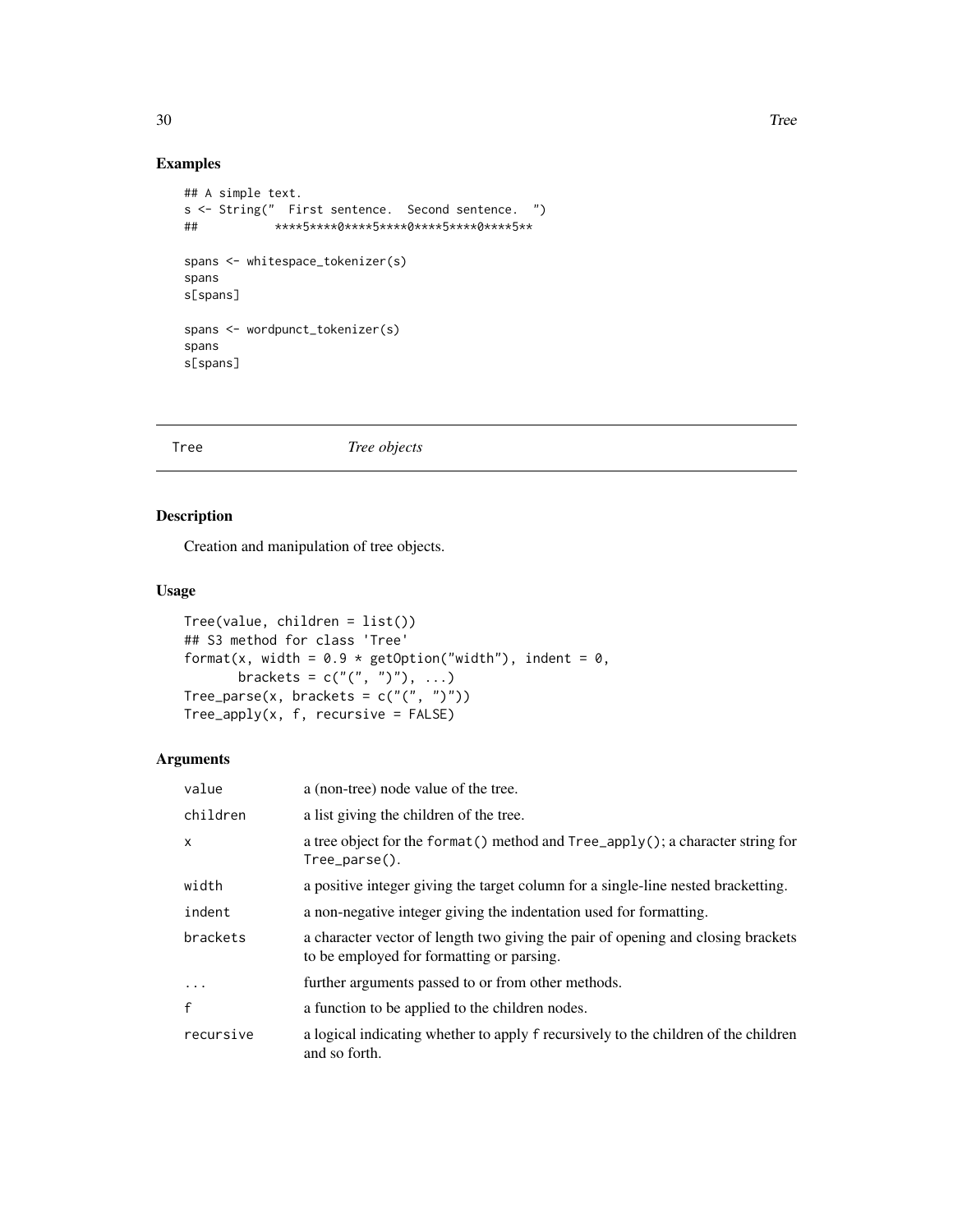## Details

Trees give hierarchical groupings of leaves and subtrees, starting from the root node of the tree. In natural language processing, the syntactic structure of sentences is typically represented by parse trees (e.g., [https://en.wikipedia.org/wiki/Concrete\\_syntax\\_tree](https://en.wikipedia.org/wiki/Concrete_syntax_tree)) and displayed using nested brackettings.

The tree objects in package NLP are patterned after the ones in NLTK (<http://nltk.org>), and primarily designed for representing parse trees. A tree object consists of the value of the root node and its children as a list of leaves and subtrees, where the leaves are elements with arbitrary nontree values (and not subtrees with no children). The value and children can be extracted via \$ subscripting using names value and children, respectively.

There is a format() method for tree objects: this first tries a nested bracketting in a single line of the given width, and if this is not possible, produces a nested indented bracketting. The print() method uses the format() method, and hence its arguments to control the formatting.

Tree\_parse() reads nested brackettings into a tree object.

#### Examples

```
x \le Tree(1, list(2, Tree(3, list(4)), 5))
format(x)
x$value
x$children
p <- Tree("VP",
          list(Tree("V",
                    list("saw")),
               Tree("NP",
                    list("him"))))
p <- Tree("S",
          list(Tree("NP",
                     list("I")),
               p))
p
## Force nested indented bracketting:
print(p, width = 10)s \leftarrow "(S (NP I) (VP (V saw) (NP him)))"
p <- Tree_parse(s)
p
## Extract the leaves by recursively traversing the children and
## recording the non-tree ones:
Tree_leaf_gatherer <-
function()
{
    v \leftarrow list()list(update =function(e) if(!inherits(e, "Tree")) v <<- c(v, list(e)),
         value = function() v,reset = function() { v \ll - list() })
}
```
 $Tree$  31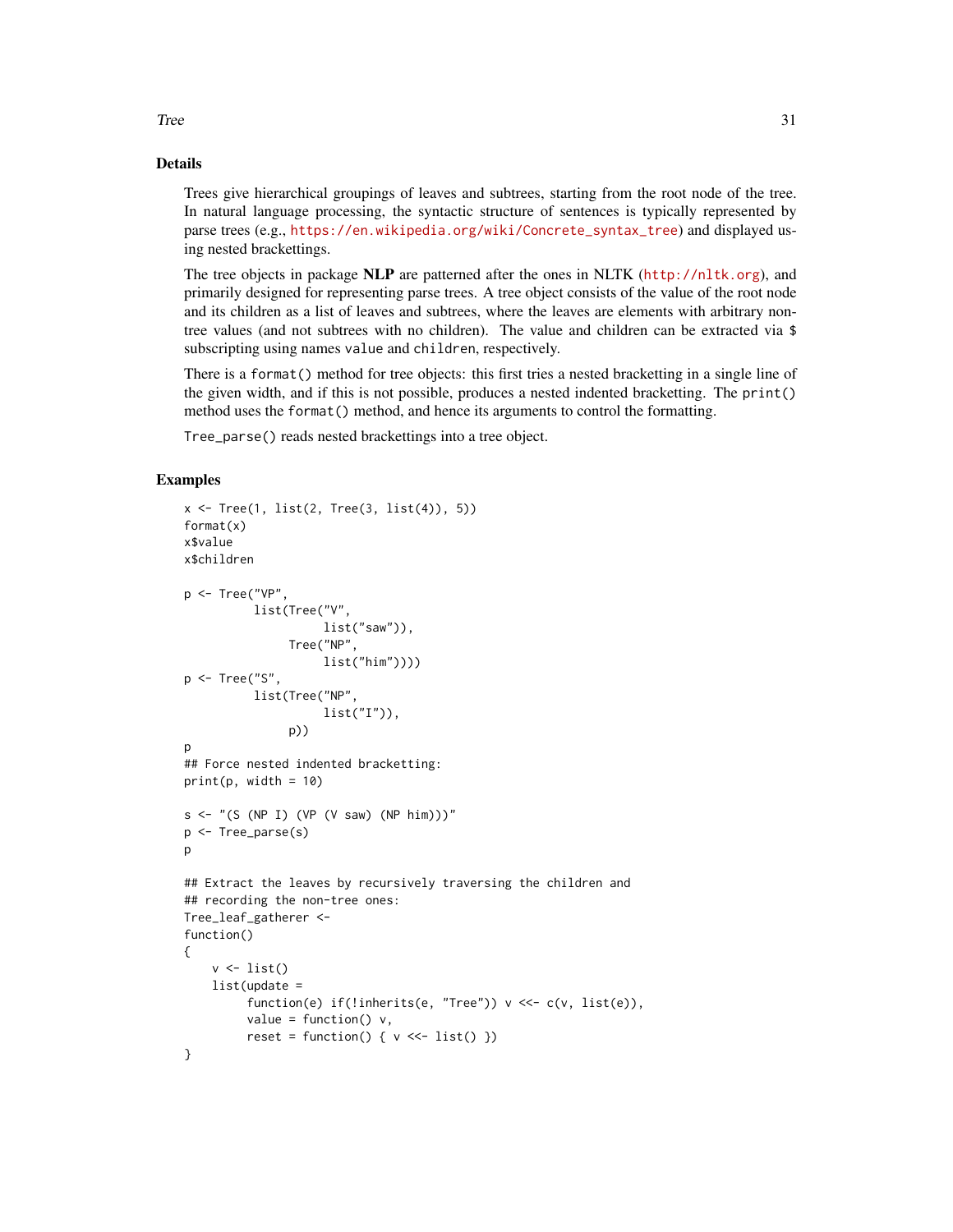#### 32 viewers

```
g <- Tree_leaf_gatherer()
y <- Tree_apply(p, g$update, recursive = TRUE)
g$value()
```
### utils *Annotation Utilities*

#### Description

Utilities for creating annotation objects.

#### Usage

next\_id(id) single\_feature(value, tag)

#### Arguments

| id    | an integer vector of annotation ids. |
|-------|--------------------------------------|
| value | an R object.                         |
| tag   | a character string.                  |

#### Details

next\_id() obtains the next "available" id based on the given annotation ids (one more than the maximal non-missing id).

single\_feature() creates a single feature from the given value and tag (i.e., a named list with the value named by the tag).

viewers *Text Document Viewers*

#### <span id="page-31-1"></span>Description

Provide suitable "views" of the text contained in text documents.

#### Usage

```
words(x, ...)sents(x, \ldots)paras(x, \ldots)tagged_words(x, ...)
tagged_sents(x, ...)
tagged_paras(x, ...)
chunked_sents(x, ...)
parsed_sents(x, ...)
parsed_paras(x, ...)
```
<span id="page-31-0"></span>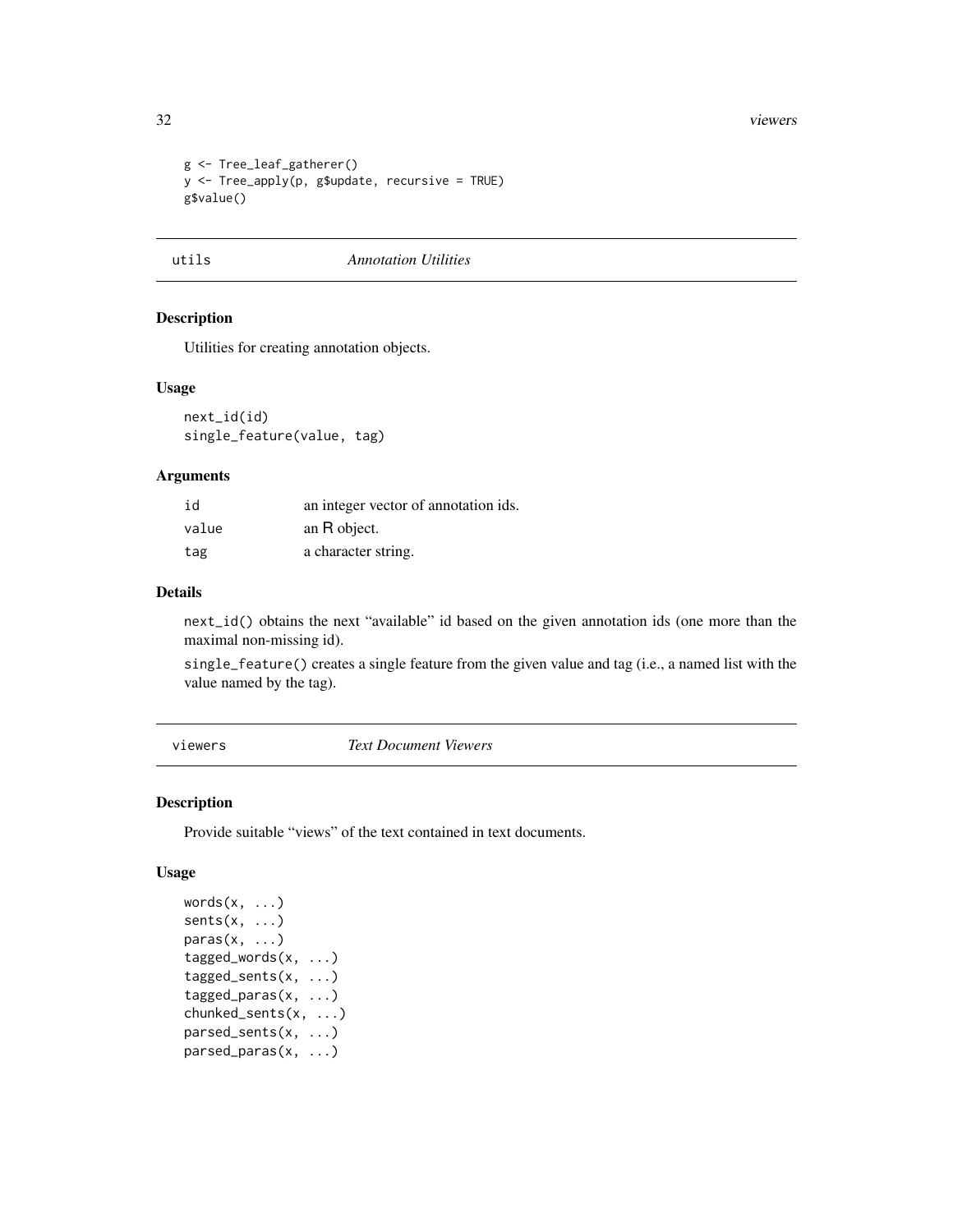#### <span id="page-32-0"></span>viewers 33

#### Arguments

| $\mathsf{x}$ | a text document object.                            |
|--------------|----------------------------------------------------|
| $\cdots$     | further arguments to be passed to or from methods. |

#### Details

Methods for extracting POS tagged word tokens (i.e., for generics tagged\_words(), tagged\_sents() and tagged\_paras()) can optionally provide a mechanism for mapping the POS tags via a map argument. This can give a function, a named character vector (with names and elements the tags to map from and to, respectively), or a named list of such named character vectors, with names corresponding to POS tagsets (see [Universal\\_POS\\_tags\\_map](#page-24-1) for an example). If a list, the map used will be the element with name matching the POS tagset used (this information is typically determined from the text document metadata; see the the help pages for text document extension classes implementing this mechanism for details).

In addition to methods for the text document classes provided by package NLP itself, (see [TextDoc](#page-25-1)[ument\)](#page-25-1), package NLP also provides word tokens and POS tagged word tokens for the results of [udpipe\\_annotate\(](#page-0-0)) from package **[udpipe](https://CRAN.R-project.org/package=udpipe)**, [spacy\\_parse\(](#page-0-0)) from package [spacyr](https://CRAN.R-project.org/package=spacyr), and [cnlp\\_annotate\(](#page-0-0)) from package **[cleanNLP](https://CRAN.R-project.org/package=cleanNLP)**.

#### Value

For words(), a character vector with the word tokens in the document.

For sents(), a list of character vectors with the word tokens in the sentences.

For paras(), a list of lists of character vectors with the word tokens in the sentences, grouped according to the paragraphs.

For tagged\_words(), a character vector with the POS tagged word tokens in the document (i.e., the word tokens and their POS tags, separated by '/').

For tagged\_sents(), a list of character vectors with the POS tagged word tokens in the sentences.

For tagged\_paras(), a list of lists of character vectors with the POS tagged word tokens in the sentences, grouped according to the paragraphs.

For chunked\_sents(), a list of (flat) [Tree](#page-29-1) objects giving the chunk trees for the sentences in the document.

For parsed\_sents(), a list of [Tree](#page-29-1) objects giving the parse trees for the sentences in the document.

For parsed\_paras(), a list of lists of [Tree](#page-29-1) objects giving the parse trees for the sentences in the document, grouped according to the paragraphs in the document.

#### See Also

[TextDocument](#page-25-1) for basic information on the text document infrastructure employed by package NLP.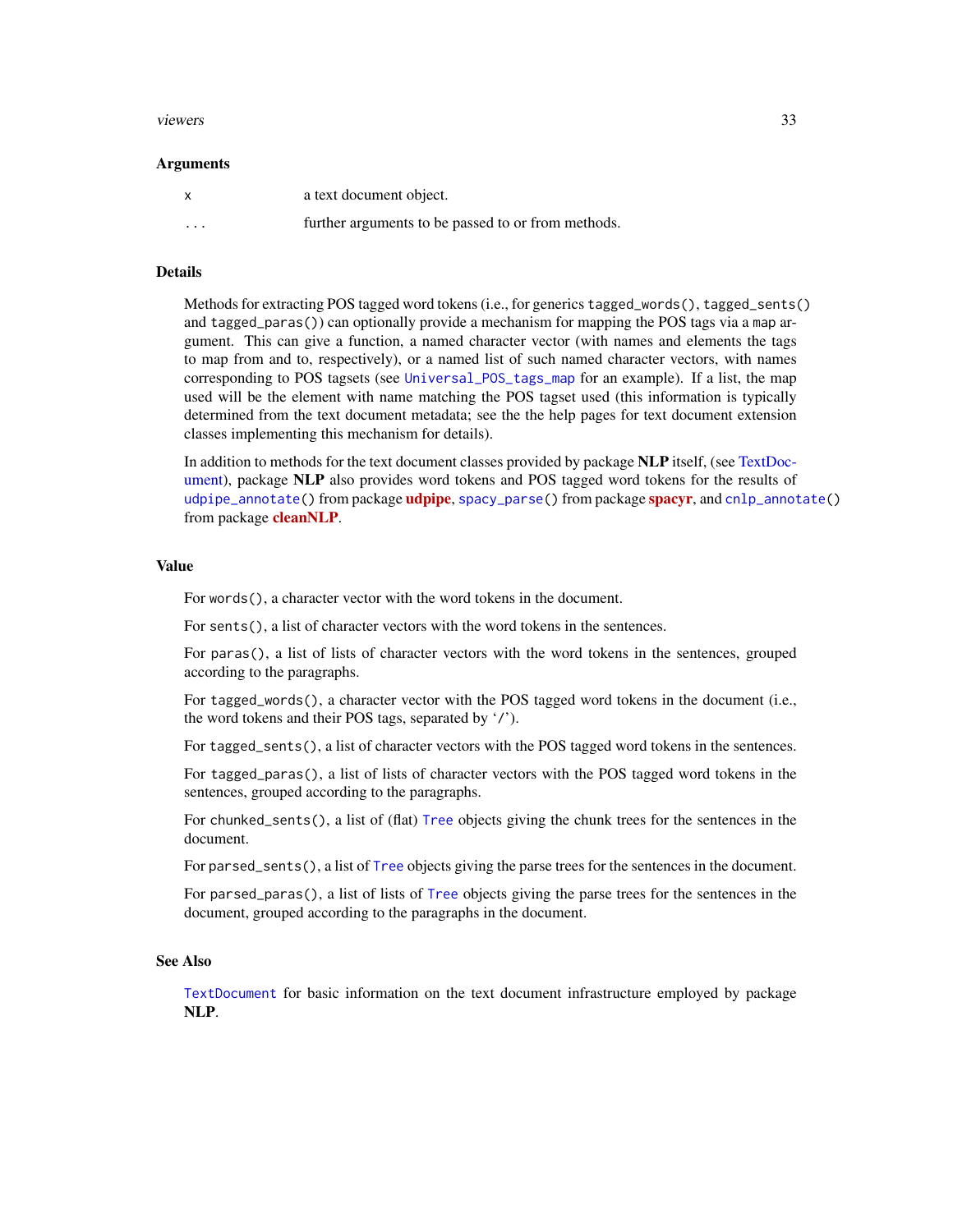<span id="page-33-1"></span><span id="page-33-0"></span>WordListDocument *Word List Text Documents*

#### Description

Create text documents from word lists.

#### Usage

```
WordListDocument(con, encoding = "unknown", meta = list())
```
#### Arguments

| con      | a connection object or a character string. See readLines () for details. |
|----------|--------------------------------------------------------------------------|
| encoding | encoding to be assumed for input strings. See readLines() for details.   |
| meta     | a named or empty list of document metadata tag-value pairs.              |

#### Details

WordListDocument() uses [readLines\(](#page-0-0)) to read collections of words from connections for which each line provides one word, with blank lines ignored, and returns a word list document object which inherits from classes "WordListDocument" and ["TextDocument"](#page-25-1).

The methods for generics [words\(](#page-31-1)) and [as.character\(](#page-0-0)) and class "WordListDocument" can be used to extract the words.

#### Value

A word list document object inheriting from "WordListDocument" and ["TextDocument"](#page-25-1).

#### See Also

[TextDocument](#page-25-1) for basic information on the text document infrastructure employed by package NLP.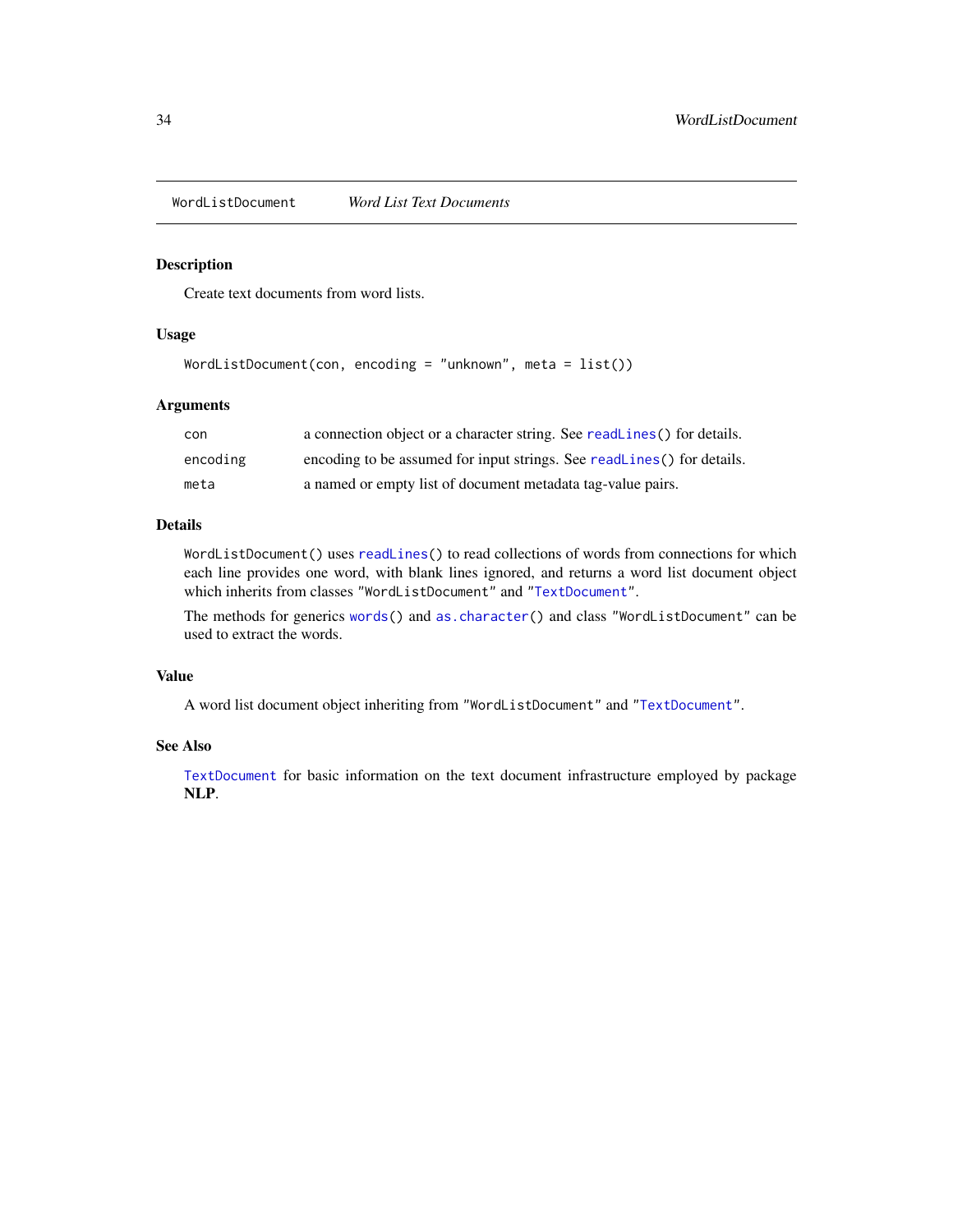# <span id="page-34-0"></span>**Index**

∗Topic utilities language, [19](#page-18-0) [.Annotation *(*Annotation*)*, [5](#page-4-0) [.Span *(*Span*)*, [21](#page-20-0) [.Tagged\_Token *(*Tagged\_Token*)*, [24](#page-23-0) [[.Annotation *(*Annotation*)*, [5](#page-4-0) [[.Span *(*Span*)*, [21](#page-20-0) [[.Tagged\_Token *(*Tagged\_Token*)*, [24](#page-23-0) \$<-.Annotation *(*Annotation*)*, [5](#page-4-0) \$<-.Span *(*Span*)*, [21](#page-20-0) \$<-.Tagged\_Token *(*Tagged\_Token*)*, [24](#page-23-0) annotate, [2,](#page-1-0) *[4](#page-3-0)*, *[9](#page-8-0)* AnnotatedPlainTextDocument, [3,](#page-2-0) *[27](#page-26-0)* Annotation, *[2](#page-1-0)[–4](#page-3-0)*, [5,](#page-4-0) *[8](#page-7-0)* annotation *(*AnnotatedPlainTextDocument*)*, [3](#page-2-0) annotations\_in\_spans, [8](#page-7-0) Annotator, *[2](#page-1-0)*, [9](#page-8-0) Annotator\_Pipeline, *[2](#page-1-0)* Annotator\_Pipeline *(*Annotator*)*, [9](#page-8-0) annotators, [10](#page-9-0) as.Annotation, *[21](#page-20-0)* as.Annotation *(*Annotation*)*, [5](#page-4-0) as.Annotator\_Pipeline, *[2](#page-1-0)* as.Annotator\_Pipeline *(*Annotator*)*, [9](#page-8-0) as.character, *[4](#page-3-0)*, *[14,](#page-13-0) [15](#page-14-0)*, *[24](#page-23-0)*, *[27](#page-26-0)*, *[34](#page-33-0)* as.data.frame.Annotation *(*Annotation*)*, [5](#page-4-0) as.data.frame.Span *(*Span*)*, [21](#page-20-0) as.data.frame.Tagged\_Token *(*Tagged\_Token*)*, [24](#page-23-0) as.Date, *[16](#page-15-0)* as.list.Annotation *(*Annotation*)*, [5](#page-4-0) as.list.Span *(*Span*)*, [21](#page-20-0) as.list.Tagged\_Token *(*Tagged\_Token*)*, [24](#page-23-0) as.POSIXct, *[16](#page-15-0)* as.POSIXlt, *[16](#page-15-0)* as.Span, *[6](#page-5-0)* as.Span *(*Span*)*, [21](#page-20-0) as.Span\_Tokenizer *(*Tokenizer*)*, [27](#page-26-0)

as.String, *[2,](#page-1-0) [3](#page-2-0)*, *[29](#page-28-0)* as.String *(*String*)*, [22](#page-21-0) as.Tagged\_Token *(*Tagged\_Token*)*, [24](#page-23-0) as.Token\_Tokenizer *(*Tokenizer*)*, [27](#page-26-0) blankline\_tokenizer *(*tokenizers*)*, [29](#page-28-0) Brown\_POS\_tags *(*tagsets*)*, [25](#page-24-0) c.Annotation *(*Annotation*)*, [5](#page-4-0) c.Span *(*Span*)*, [21](#page-20-0) c.Tagged\_Token *(*Tagged\_Token*)*, [24](#page-23-0) chunked\_sents, *[4](#page-3-0)*, *[14](#page-13-0)* chunked\_sents *(*viewers*)*, [32](#page-31-0) cnlp\_annotate, *[33](#page-32-0)* CoNLLTextDocument, [13,](#page-12-0) *[27](#page-26-0)* CoNLLUTextDocument, [15,](#page-14-0) *[27](#page-26-0)* content, *[27](#page-26-0)* content *(*generics*)*, [18](#page-17-0) content<- *(*generics*)*, [18](#page-17-0) datetime, [16](#page-15-0) duplicated.Annotation *(*Annotation*)*, [5](#page-4-0) duplicated.Span *(*Span*)*, [21](#page-20-0) duplicated.Tagged\_Token *(*Tagged\_Token*)*, [24](#page-23-0) features, [17](#page-16-0) format.Annotation *(*Annotation*)*, [5](#page-4-0) format.Span *(*Span*)*, [21](#page-20-0) format.Tagged\_Token *(*Tagged\_Token*)*, [24](#page-23-0) format.Tree *(*Tree*)*, [30](#page-29-0) generics, [18](#page-17-0) gregexpr, *[29](#page-28-0)* is.Annotation *(*Annotation*)*, [5](#page-4-0) is.Span *(*Span*)*, [21](#page-20-0) is.Span\_Tokenizer *(*Tokenizer*)*, [27](#page-26-0) is.String *(*String*)*, [22](#page-21-0) is.Tagged\_Token *(*Tagged\_Token*)*, [24](#page-23-0) is.Token\_Tokenizer *(*Tokenizer*)*, [27](#page-26-0)